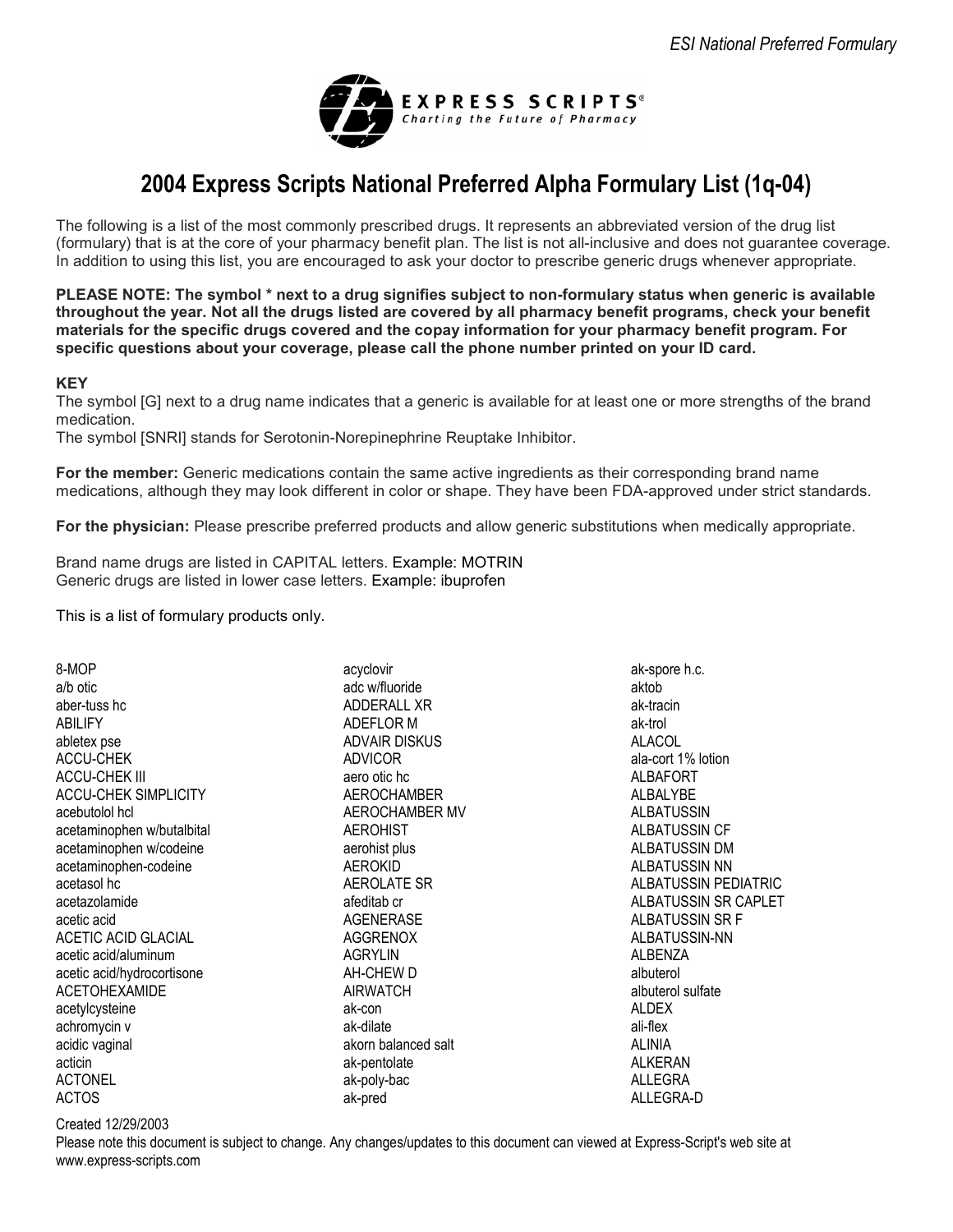allergen allergy relief ALLERX DOSE PACK TABLET **ALLFEN JR** allfen-m allopurinol **ALOMIDE** alphaquin hp alprazolam AI PRAZOLAM INTENSOL ALTACE aluminum acetate aluminum chloride aluminum chloride hexahydrate amantadine amantadine hcl **AMARYL** ambi 45/800/30 AMBI 5/15/100 **AMRIFN** AMBIFED-G AMBIFED-G DM amcinonide amdry-c amdry-d americaine aerosol americet **AMERIFED** AMERIFED DM AMFRITUSS AD amibid dm amibid la amidal amidrine amigesic amiloride hcl amiloride hcl w/hctz aminate w/90mg iron amino acid cervical aminobenzoate potassium aminocaproic acid aminophylline 100mg tablet AMINOPHYLLINE 105MG/5ML LIQ aminophylline 200mg tablet amiodarone hcl ami-tex la ami-tex pse amitriptyline hcl amitriptyline w/perphenazine amitriptyline/chlordiazepoxide ammonium lactate amnesteem amox tr/potassium clavulanate amox tr-potassium clavulanate amoxapine amoxicillin

amoxicillin trihydrate amphetamine salt combo ampicillin trihvdrate amyl nitrite anabar ANADROL-50 ANALPRAM-HC 1% CREAM ANALPRAM-HC 2.5% CREAM **ANCOBON ANDEHIST DM ANDEHIST DROPS** andehist nr oral drops andehist nr syrup ANDEHIST SYRUP andehist-dm **ANDRODERM** anemagen anemagen fa **ANEMAGEN OB**  $anolor-300$ **ANTABUSE ANTAGON** anthralin antiben antibiotic ear solution antibiotic ear suspension antipyrine w/benzocaine antispas antispasmodic anucort-hc anudil hc anumed-hc **ANVIT** anx apap/dichlphen/isometheptene apri aquabid-dm **AQUACHLORAL** aquamist **AQUATAB DM SYRUP ARAVA** arcet argesic-sa ARICEPT **ARIMIDEX AROMASIN ARTHROTEC 50 ARTHROTEC 75 ASACOL** ascomp w/codeine asp asp 300/200/20 a-spas-s/l aspirin aspirin w/codeine **ASTFIIN** 

atamet atenolol atenolol w/chlorthalidone atropine care atropine sulfate **ATROVENT INHALER** ATUSS-12 DX AUGMENTIN 125-31.25 SUSPEN AUGMENTIN 125-31.25 TAB CHEW AUGMENTIN 250-125 TABLET AUGMENTIN 250-62.5 SUSPEN AUGMENTIN 250-62.5 TAB CHEW AUGMENTIN ES-600 **AUGMENTIN XR** aurobiotic-hc aurodex ear drops auroquard auroto **AVALIDE** AVANDAMET **AVANDIA AVAPRO AVELOX AVELOX ABC PACK** aviane **AVITA 0.025% GEL AVODART** azathioprine **AZOPT** bacitracin bacitracin/polymyxin b baclofen **BACMIN BACTOCILL BACTROBAN 2% CREAM** BACTROBAN 2% OINTMENT [G] **BACTROBAN NASAL** balagan **BALAMINE DM DROPS BALTUSSIN** baltussin hc **BARBIDONNA** b-complex plus vitamin b-complex vitamin plus belladonna & opium BELLADONNA LEAF LIQUID **BELLADONNA TINCTURE** belladonna w/phenobarbital bellahist-d la bellamine bellamine-s bellaspas hel-tahs **BENZACLIN BENZAMYCIN [G] BENZAMYCINPAK** 

Created 12/29/2003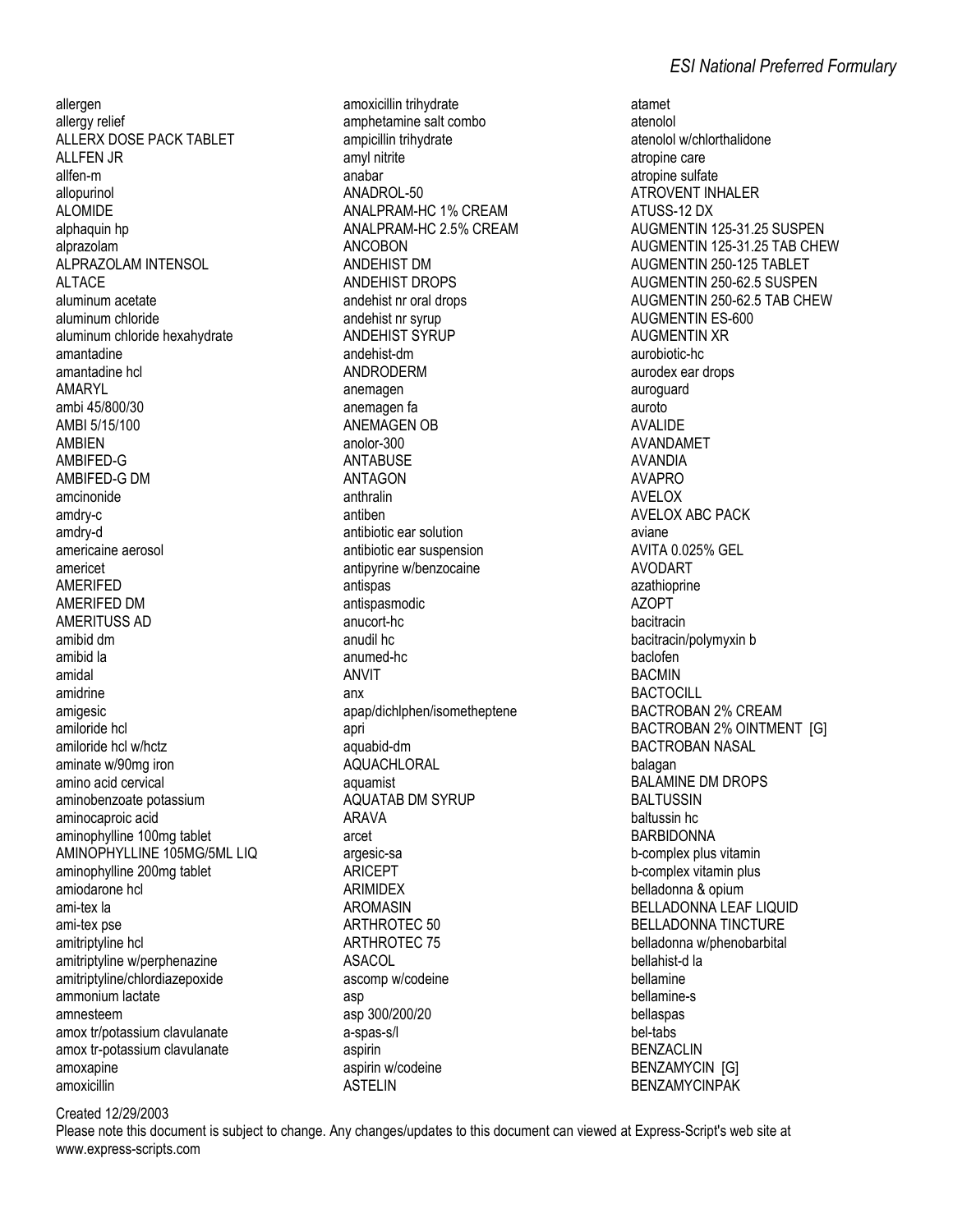benzoin benzonatate benzopirin benzoyl peroxide benztropine mesylate betamethasone dipropionate betamethasone dp augmented betamethasone valerate betanate beta-val BETAVENT betaxolol hcl bethanechol chloride bethaprim ds BETOPTIC S BIAXIN BIAXIN XL BIDEX biodec-dm syrup BIOTECT PLUS BIO-THROID biotussin ac biotussin dac bisoprolol fumarate bisoprolol fumarate/hctz blanex-a boca-tex pse borofair b-plex b-plex plus BRAVELLE brimonidine tartrate **BROFED** bromatane dx bromaxefed dm rf bromaxefed rf bromdec dm brometane dx BROMFED TABLET bromfenex bromfenex pe bromfenex pe pediatric bromfenex-pd bromhist bromhist-dm bromocriptine mesylate bromophed dx brompheniramine w/pseudoephed bromplex dm bromplex hd BRONCOMAR GG BRONCOPECTOL BRONCOTRON-D SUSPENSION BRONKOPHYLLINE GG BRONTUSS SF **BROVEX** 

b-tuss BUCALCIDE BUCALSEP bumetanide bupap BUPHENYL bupropion hcl buspirone hcl butalbital compound butalbital compound w/codeine butalbital/apap/caffeine butalbital/caff/apap/codeine butalbital-apap-caffeine butalbital-asp-caffeine butalbital-caff-apap-codeine butorphanol tartrate CAFCIT **CAFERGOT** CALAFOL RX calcitriol 0.25mcg capsule calcitriol 0.5mcg capsule cal-nate camila CANASA CAPEX SHAMPOO CAPITAL W/CODEINE captopril captopril/hydrochlorothiazide CARAC CARAFATE 1GM/10ML SUSP carbamazepine CARBAPHEN 12 CARBAPHEN 12 PED **CARBATROL CARBATUSS** carbaxefed dm rf CARBA-XP carbidopa/levodopa carbihist carbinoxamine compound carbinoxamine drops carbinoxamine pd liquid CARBINOXAMINE PSE SYRUP CARBINOXAMINE SYRUP carbodex dm carbofed dm carboptic carboxine-pse car-b-pen ta/chlor-tan cardec cardec dm carenate 600 carisoprodol carisoprodol compound carisoprodol compound/codeine

BROVEX HC

CARNITOR caromega **CARRINGTON** carteolol hcl cartia xt CASODEX ceberclon CEENU cefaclor cefaclor er cefadroxil cefadroxil monohydrate CEFTIN 125MG/5ML ORAL SUSP CEFTIN 250MG/5ML ORAL SUSP cefuroxime cefuroxime axetil CEFZIL CELEXA CELLCEPT **CELONTIN** cena-k cephadyn cephalexin **CEREFOLIN** CERTUSS-D cervical amino acid CETACAINE GEL CETACAINE LIQUID CETACAINE SPRAY ceta-plus **CETROTIDE** CHEMET CHEMSTRIP BG C-HIST-SR chlorafed chlorafed h.s. timecelles CHLORAL HYDRATE 500MG SUPP chloral hydrate 500mg/5ml CHLORAMPHENICOL CHI ORDEX GP chlordiazepoxide hcl chlorex-a chlorhexidine 0.12% rinse CHLORHEXIDINE GLUC 20% SOLN CHLORHEXIDINE GLUCONATE SOL chlor-mes d CHLOROQUINE PH 250MG TABLET chloroquine ph 500mg tablet chlorothiazide chlorpheniramine maleate chlorpheniramine tr chlorpromazine hcl chlorpropamide CHLORTHALIDONE 100MG TABLET chlorthalidone 25mg tablet chlorthalidone 50mg tablet

Created 12/29/2003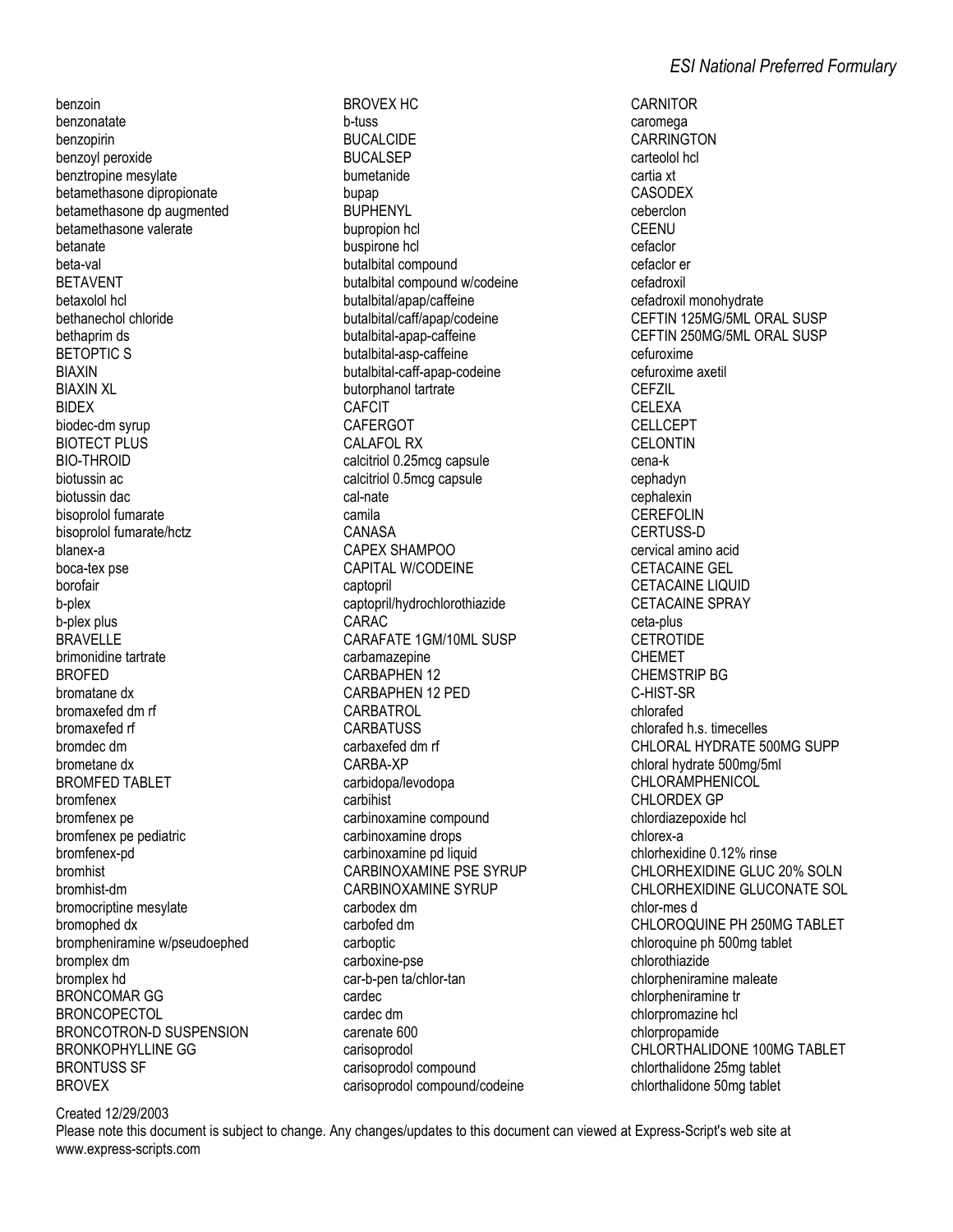chlorzoxazone cholestyramine cholestyramine light choline mag trisalicylate **CHROMAGEN CHROMAGEN FA CHROMAGEN FORTE** CILOXAN<sup>\*</sup> cimetidine cimetidine hcl CIPRO \* 10% SUSPENSION CIPRO \* 100MG TABLET CIPRO \* 250MG TABLET CIPRO \* 5% SUSPENSION CIPRO \* 500MG TABLET CIPRO \* 750MG TABLET CIPRO HC **CITROLITH** claravis **CLARINEX** clearplex v clearplex x clemastine fumarate **CLEOCIN CLEOCIN PALMITATE** clidinium w/chlordiazepoxide CLIMARA 0.025MG/DAY PATCH CLIMARA 0.0375MG/DAY PATCH CLIMARA 0.05MG/DAY PATCH IGI CLIMARA 0.06/MG DAY PATCH CLIMARA 0.075MG/DAY PATCH CLIMARA 0.1MG/DAY PATCH [G] **CLINAC BPO** clinda-derm clindamycin hcl clindamycin phosphate clioquinol w/hydrocortisone CLIOQUINOL/HYDROCORTISONE clobetasol e clobetasol propionate clomiphene citrate clomipramine hcl clonazepam clonidine hcl clorazepate dipotassium **CLORFED CLORPRES** clotrimazole clotrimazole/betamethasone clozapine 100mg tablet **CLOZAPINE 12.5MG TABLET** clozapine 25mg tablet COAL TAR SOLUTION

codal-dm **CODEINE PHOSPHATE** codeine sulfate codituss dh co-gesic **COGNEX** colchicine cold & cough coldcough coldcough hc coldcough pd coldcough xp coldec coldec d tablet **COLDEC D TABLET SA** coldec tr coldex-a sr coldmist dm coldmist la tablet coldtuss-dr **COLESTID** colfed-a colidrops col-probenecid **COLREX COMPOUND COLYTROL LIQUID COLYTROL PEDIATRIC DROPS** colvtrol tablet **COMBIPATCH** COMBIVENT **COMBIVIR COMHIST** complete allergy medicine compro **COMTAN CONCERTA** CONDYLOX 0.5% GEL **CONGESS JR** CONPEC **CONPEC LA** constulose copd **COPEGUS** cophene no.2 tr cophene-s COREG corfen-dm cortane-b aqueous drops cortane-b otic drops cort-biotic **CORTEF 5MG TABLET** cortic cortic-nd CORTIFOAM cortisone acetate cortomycin

**COSOPT** cotuss-v coughtuss c-phed dm tannate c-phed tannate cpm 8/pse 90/msc 2.5 cpm pse cp-tannic crantex crantex er crantex hc crantex la CREON 10 CREON 20 CREON<sub>5</sub> CRESTOR CRIXIVAN cromolyn sodium cryselle c-tanna 12 **CUPRIMINE CYCLESSA** cyclobenzaprine hcl cyclopentolate hcl cyclophosphamide cyclosporine cylate cvotic cyproheptadine hcl CYSTAGON **CYTADREN CYTOMEL** cytosol cytra-2 cytra-3 cytra-k cytuss hc DALLERGY TABLET DALLERGY-JR d-amine-sr danazol **DANTRIUM DAPSONE DARAPRIM** DDAVP 0.1MG TABLET DDAVP 0.2MG TABLET decahist-dm de-chlor dm de-chlor dr de-chlor a de-chlor hc de-chlor hd de-chlor mr de-chlor nx DECONAMINE TABLET CHEW decon-dm

Created 12/29/2003

cocaine hcl

codafed

codal-dh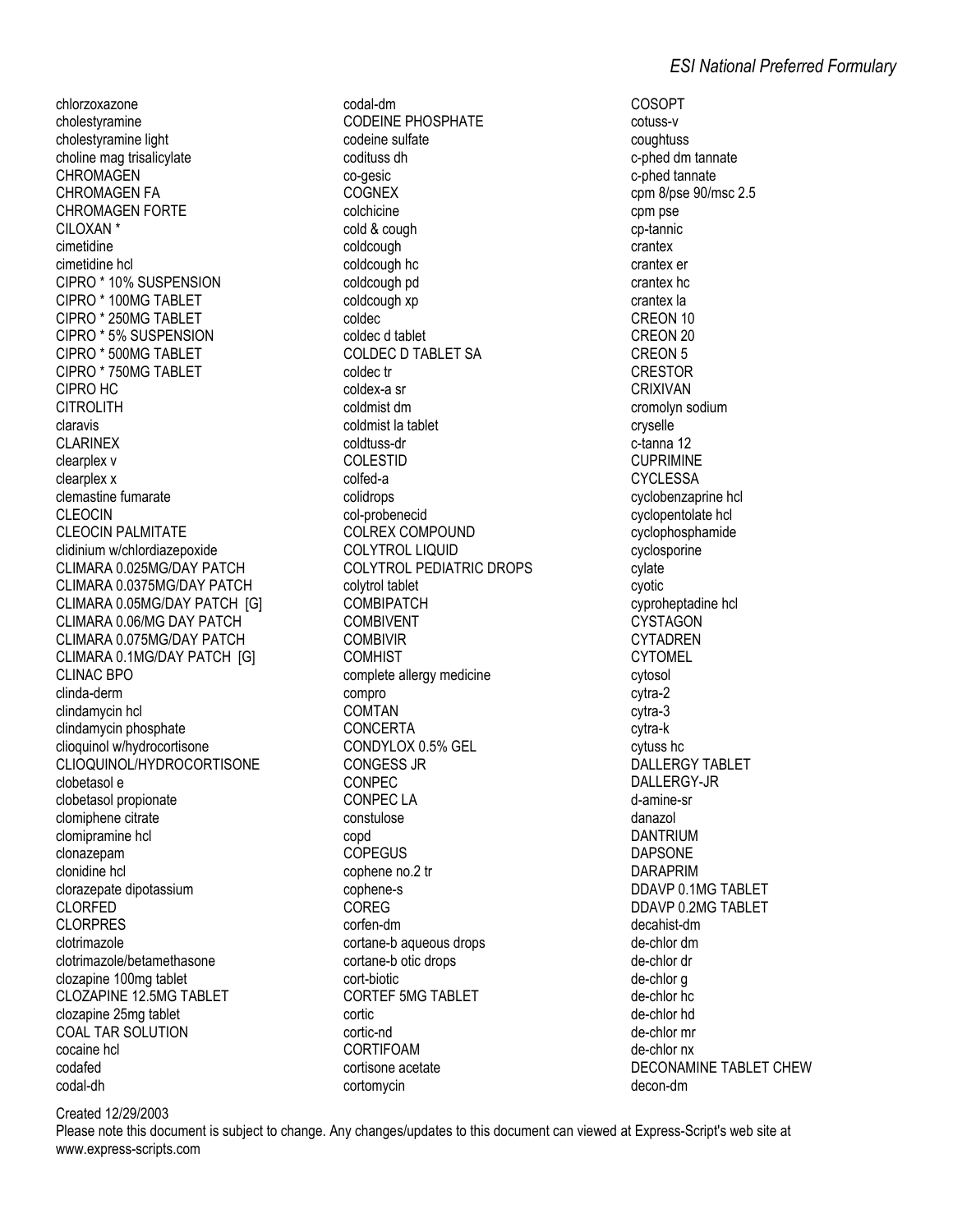decon-e **DECONEX** DECON-G decongestant ii de-congestine tr **DECONSAL II** dehistine **DEKA** del-aqua-5 del-beta **DEL-MYCIN** delonide deltuss **DEMSER DENAVIR** denta 5000 plus dentagel **DEPAKOTE** DEPAKOTE ER **DEPAKOTE SPRINKLE** dermazene desal-ii desipramine hcl desmopressin acetate desonide desoximetasone **DESPEC DM DESPEC DROPS DESPEC SR DETROL DETROL LA** dex gg dex pc dexamethasone 0.25mg tablet dexamethasone 0.5mg tablet dexamethasone 0.5mg/5ml elx DEXAMETHASONE 0.5MG/5ML LIQ dexamethasone 0.75mg tablet dexamethasone 1.5mg tablet dexamethasone 1mg tablet DEXAMETHASONE 2MG TABLET dexamethasone 4mg tablet dexamethasone 6mg tablet dexamethasone sodium phosphate dexaphen dexasporin dexchlor dexchlor 6mg tablet sa DEXCHLORPHEN 2MG/5ML SYRUP dexchlorpheniramine 4mg tab dexchlorpheniramine 6mg tab **DEXPAK** dextroamphetamine sulfate d-feda ii d-g dg 200

**DHT** diab **DIABETIC TUSSIN C** dialvvite DIALYVITE 800 WITH IRON **DIAMOX SEQUELS DIASTAT DIATX** diazepam **DIBENZYLINE** diclofenac potassium diclofenac sodium dicloxacillin sodium dicyclomine hcl **DIDRONEL** diethylpropion hcl diflorasone diacetate **DIFLUCAN** diflunisal **DIGESPLEN PLUS** diaitek DIGOXIN 0.5MG TABLET digoxin 125mcg tablet digoxin 250mcg tablet digoxin 50mcg/ml elix s/f digoxin 50mcg/ml elixir **DILANTIN 30MG KAPSEAL DILANTIN 50MG INFATAB** DILATRATE-SR dilor diltia xt diltiazem er diltiazem hol diltiazem xr **DIOVAN DIOVAN HCT** diphenhydramine hcl diphenoxylate w/atropine dipivefrin hcl dipyridamole **DISOPHROL** disopyramide phosphate **DITROPAN XL** dm D-METHORPHAN HB/PE/CP d-methorphan hb/pe/cpm liq docusate sodium dolacet dolagesic **DOLGIC LO** dologesic capsule dolorex dolorex forte dolotic dometuss cough/cold donnaphen

# **ESI National Preferred Formulary**

**DOSTINEX DOVONEX** doxazosin mesvlate doxepin hcl doxycycline hyclate doxycycline monohydrate doxy-lemmon drexophed drihist sr DRITHO-SCALP drituss dm drituss gp drixomed drocon-cs **DROXIA** drysec **DUFT DUONEB** duotan dm duradal hd duradal hd plus duradrin duradryl duradryl jr durafed **DURAFLU** duraganidin dm **DURAGESIC DURAHIST** DURAHIST PF DURANEB W/PARI LC PLUS **DURAPHEN DM** DURAPHEN II DURICEF 250MG/5ML ORAL SUSP DURICEF 500MG/5ML ORAL SUSP dyflex-g dy-g liquid dyline-gg dvlix dvnahist er **DYNAPEN** dvnatuss dynatuss df dynatuss hcg dynatuss-ex dyphyl-g dyphyllin gg dyphylline gg dyphylline-gg dyphysin DYTAN-CS DYTAN-D dytuss ear-gesic easvael econazole nitrate

Created 12/29/2003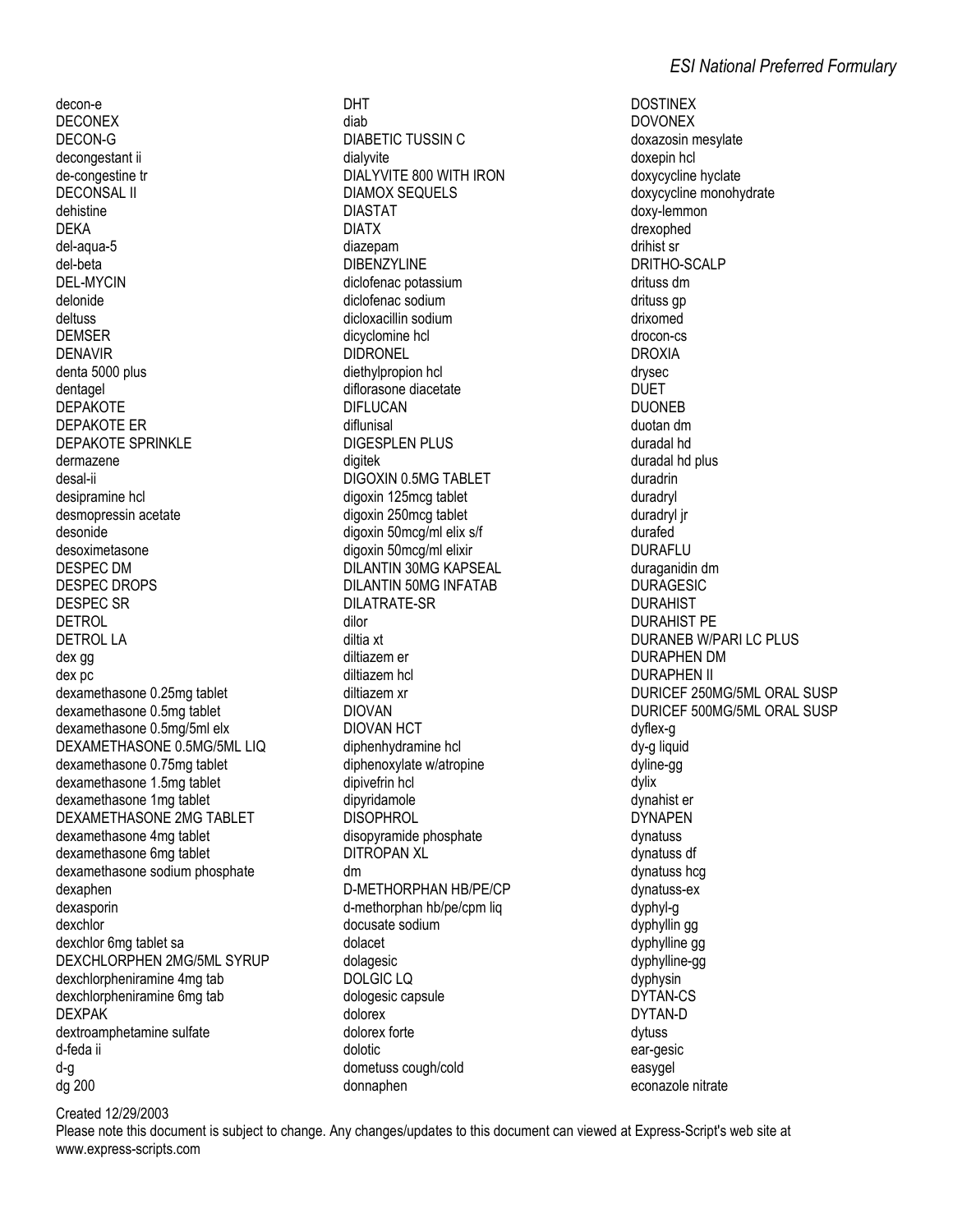ED A-HIST ED CYTE F ed doxy-caps  $ed k+10$ ed tuss hc EDEX 10MCG KIT [G] EDEX 10MCG REFILL PACK [G] EDEX 10MCG STARTER PACK [G] EDEX 10MCG VIAL [G] EDEX 20MCG KIT [G] EDEX 20MCG REFILL PACK [G] EDEX 20MCG STARTER PACK [G] EDEX 20MCG VIAL [G] EDEX 40MCG KIT **EDEX 40MCG REFILL PACK EDEX 40MCG STARTER PACK** EDEX 40MCG VIAL [G] ed-flex ed-tlc effer-k **EFFEXOR EFFEXOR XR EFUDEX ELDERCAPS FLIDEL ELMIRON EMADINE** embeline embeline e **FMCYT EMEND EMLA ANESTHETIC DISC FMTRIVA** enalapril maleate enalapril maleate/hctz encort endacof-hc **ENDAL HD** endocet endodan enplus-hd enpresse entab-dm **ENTEX LA ENTEX PSE ENTOCORT EC ENTUSS TABLET** entuss-d jr. liquid entuss-d ir. solution **ENTUSS-D LIQUID** enulose **ENZYMAX** eperbel-s epidrin **EPIFOAM** FPIFRIN 0.5% FYF DROPS

**EPINAL** epitol EPIVIR **EPIVIR HBV** ergocaff-pb **ERGOLOID MESYL 1MG TAB SL** ergoloid mesylates 1mg tab **ERITROGEN** errin erv ERY-TAB ervthrocin stearate erythromycin erythromycin 2% gel ervthromvcin 250mg cap ec ERYTHROMYCIN 250MG FILMTAB erythromycin 500mg filmtab erythromycin estolate erythromycin ethylsuccinate erythromycin stearate erythromycin w/sulfisoxazole erythromycin-benzoyl peroxide **ESCLIM** estazolam ESTRACE 0.01% CREAM estradiol estradiol transdermal patch **ESTRATEST ESTRATEST H.S. FSTRING** estropipate ethambutol hydrochloride ethedent **ETHEZYME** ethezvme 830 **ETHMOZINE** ethosuximide ethyl acetate ethyl chloride etodolac etoposide **EUDAL-SR EURAX EVISTA EVOXAC** ex-dec-tr **EXELON** exotic-hc extendryl chewable tablet **EXTENDRYL SR** famotidine **FANSIDAR** farbital **FARESTON FAST TAKE FAST TAKE MONITORING SYSTEM** 

fe c **FELBATOL** fem ph **FEMARA FEMHRT** fenoprofen calcium **FEOCYTE FA** feogen feogen fa feogen forte **FERGON PLUS** ferocon ferotrinsic ferragen ferrex 150 forte  $frrex-150$ ferrogels forte **FERROMAR** FERRO-PLEX HEMATINIC fe-tinic 150 forte **FETRIN FINACEA** flavoxate hcl flecainide acetate **FLOMAX FLONASE\* FLOVENT FLOVENT ROTADISK** FLOXIN 0.3% EAR DROPS fludrocortisone acetate flunisolide fluocinolone 0.01% cream [G] fluocinolone 0.01% solution fluocinolone 0.025% cream fluocinolone 0.025% oint fluocinonide fluocinonide-e **FLUORABON BASIC FLUORABON DROPS FLUORACAINE** fluor-a-day 0.25mg tab chew fluor-a-day 0.5mg tab chew fluor-a-day 1mg tablet chew FLUOR-A-DAY 2.5MG/ML DROPS fluoride fluoritab 0.25mg tablet chw fluoritab 0.5mg tablet chew fluoritab 1mg tablet chew fluorometholone **FLUOROPLEX** fluoxetine hcl **FLUOXYMESTERONE** fluphenazine hcl flurazepam hcl flurbiprofen flurbiprofen sodium

Created 12/29/2003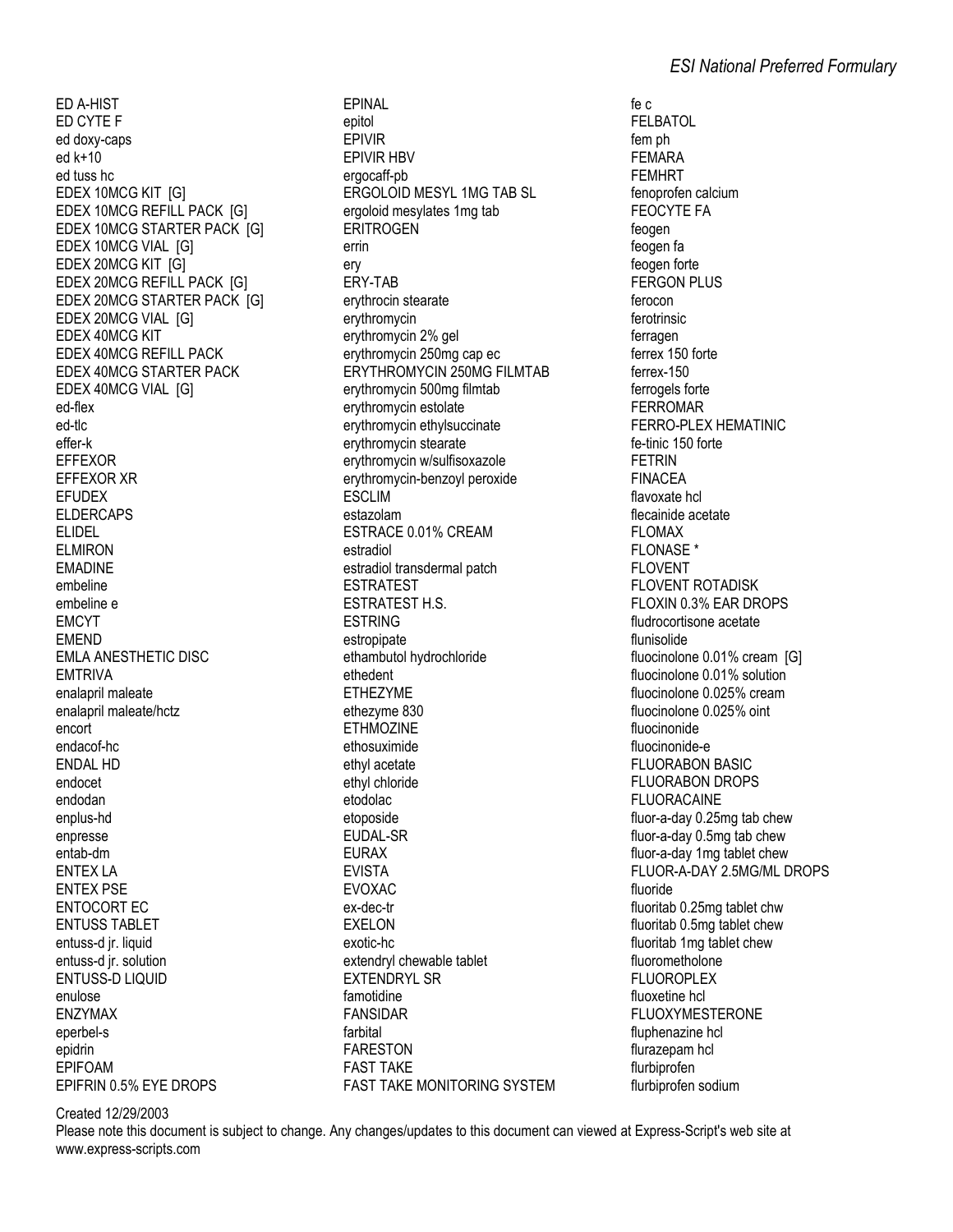flutamide FLUTUSS HC fluvoxamine maleate FML S.O.P. FML-S FOLGARD OS FOLGARD RX 2.2 folic acid folic acid-cyancobal-pyridoxin folitab 500 FOLLISTIM FOLPACE RX foltrin FOLTX FOLYSINE FORADIL FORMALDEHYDE FORMA-RAY formula b plus formula-b fortabs FORTEO FORTOVASE FOSAMAX fosinopril sodium FREAMINE III FUMATINIC FURADANTIN furosemide 10mg/ml solution furosemide 20mg tablet furosemide 40mg tablet FUROSEMIDE 40MG/5ML SOLN furosemide 80mg tablet g p tex g/p 1200/60 **GABITRIL GALZIN** ganciclovir ganidin nr gani-tuss nr gani-tuss-dm nr **GANTRISIN** GASTRINEX GASTROCROM gastrosed gdp-ex gemfibrozil genebrom-dm genebronco-d GENECOF-HC LIQUID GENECOF-XP LIQUID genedel genedotuss-dm GENELAN genepatuss generlac

genesupp-500 liquid genetect plus genetical genetuss-2 genexotic hc GENEXPECT DM GENEXPECT-PE GENEXPECT-SF gengraf GENHEMAT **GENOTROPIN** GENTAK 3MG/GM EYE OINTMENT gentak 3mg/ml eye drops gentamicin sulfate gentasol geone gfn 1000/dm 50 gfn 1000/dm 60 gfn 1200/dm 20/pe 40 gfn 1200/dm 60 gfn 1200/dm 60/pse 120 gfn 1200/phenylephrine 40 gfn 1200/pse 50 gfn 550/pse 60 gfn 550/pse 60/dm 30 gfn 595/pse 48 tab gfn 595/pse 48/dm 32 tab gfn 600/phenylephrine 20 gfn 600/phenylephrine 40 gfn 795/pse 85 tab gfn 800/dm 30 gfn 800/pse 60 gfn 800/pse 60/dm 30 gfn/pse gfn600/pse60/dm30 gfn600-pse60-dm30 gfn-dm-pse gg 200 nr GILCHEW IR GILPHEX TR GILTUSS HC GILTUSS PED-C GILTUSS TR GLEEVEC glipizide glipizide er GLUCOTROL XL \* 10MG TABLET SA [G] GLUCOTROL XL \* 2.5MG TAB SA GLUCOTROL XL \* 5MG TABLET SA [G] GLUCOVANCE<sup>\*</sup> GLUTOFAC-MX glyburide glyburide micronized glycerin glycine glycron 1.5mg tablet

glycron 3mg tablet GLYCRON 4.5MG TABLET glycron 6mg tablet GONAL-F GONIOSOL g-p gp-500 g-phed g-phed-pd granul-derm GRIFULVIN V gripex pe GRIS-PEG g-tuss gua c gua pc guaif/phenylphrine hcl GUAIFED GUAIFED-PD guaifen pse guaifen/dm hb/p-ephedrine guaifen/p-ephed hcl guaifen-car-b-pentane-pe guaifen-dextrom-pseudoephedrin guaifen-dextro-pseudo guaifenesin guaifenesin 600/pse 120 guaifenesin dm guaifenesin dm nr guaifenesin er guaifenesin la guaifenesin nr guaifenesin w/codeine guaifenesin w/dextromethorphan guaifenesin w/pseudoephedrine guaifenesin/codeine phosphate guaifenesin/dextromethorphan guaifenesin/d-methorphan guaifenesin/d-methorphan hb guaifenesin/p-ephed hcl guaifenesin/p-ephed hcl/hcod guaifenesin/phenylephrine guaifenesin/pseudoephedrine guaifenesin-dm nr guaifenesin-p guaifenesin-p-ephed hcl guaifenesin-phenylephrine-hcod guaifenesin-p-pd guaifenesin-pseudoephedrine guaifenesin-sr guaifenex dm guaifenex g guaifenex gp guaifenex la guaifenex pse guaifenex-rx

Created 12/29/2003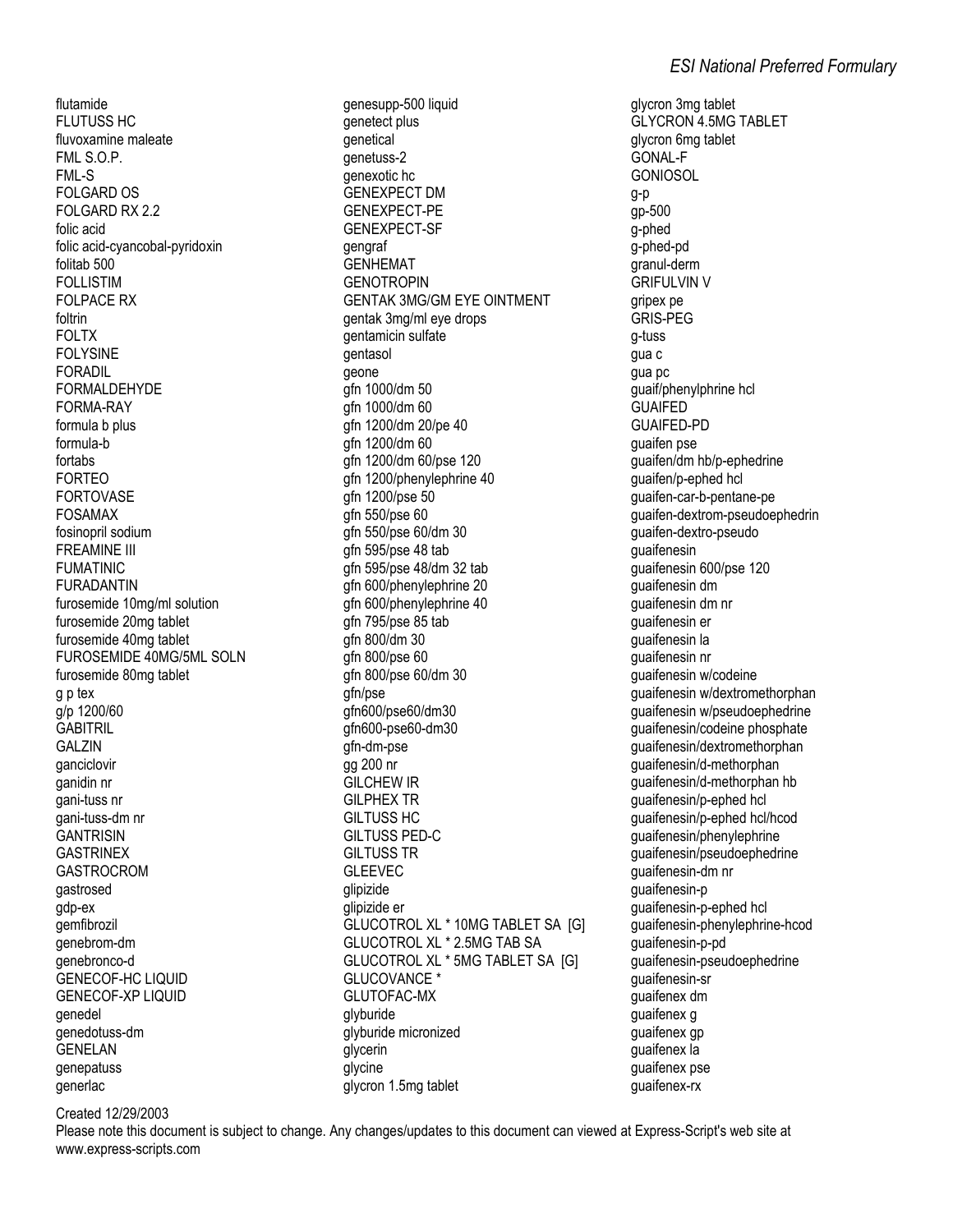**GUAIFENEX-RX DM** guaif-phenylphrine hcl quaitussin ac qual-co gual-dex guanabenz acetate guanfacine hcl guapetex gua-sr quiadex dh guiadex dm guiadex pd quiadrine dm quiadrine q-1200 quiadrine gp **GYNODIOL 1.5MG TABLET** GYNODIOL 2MG TABLET [G] H 9600 SR **HALFAN** haloperidol haloperidol lactate halotussin-ac halotussin-dac haponal h-c tussive hc tussive-d hctz 12.5mg capsule **HECTOROL** helitene .5a microfibrillar hematinic plus hematinic w/folic acid hematogen hematogen fa hematogen forte **HEMATRON** HEMATRON P.O. **HEMATRON-AF** HEMOCYTE PLUS CAPSULE HEMOCYTE-F ELIXIR **HEMORRHOIDAL** hemorrhoidal hc hemril hemril-hc **HEPSERA HEXALEN** hisdec histaclear d histade histade mx **HISTALET** hista-vent da hista-vent pse HISTEX PD 12 **HISTEX SR** hist-hc histinex hc

histinex pv hist-plus histuss histuss pd **HIVID HMS** homatropaire homatropine hydrobromide ht-tuss dm HUMAI OG HUMALOG MIX 75/25 **HUMATROPE HUMIRID HUMIBID DM HUMIBID LA** HUMULIN 50/50 HUMULIN 70/30 **HUMULIN L HUMULIN N HUMULIN R HUMULIN U** hyco **HYCOFED** hycomal dh **HYCOMINE COMPOUND** hycort hydone hydralazine hcl **HYDRA-ZIDE** hydro qp **HYDRO PC II** hydro pro dm hydrochloric acid solution hydrochlorothiazide 25mg tb hydrochlorothiazide 50mg tb hydrocod bit/phenylephrine/cp hydrocodone bit-ibuprofen hydrocodone bt/homatropine mbr hydrocodone compound hydrocodone cp hydrocodone gf hydrocodone hd hydrocodone w/acetaminophen hydrocodone w/acetaminophen hs hydrocodone w/guaifenesin hydrocodone w-acetaminophen hydrocodone/acetaminophen hydrocodone/phenylephrine/cpm hydrocodone-acetaminophen hydrocortisone 1% cream hydrocortisone 1% lotion hydrocortisone 1% ointment hydrocortisone 100mg enema hydrocortisone 2.5% cream hydrocortisone 2.5% lotion hydrocortisone 2.5% oint

hydrocortisone 20mg tablet hydrocortisone acetate hydrocortisone iodoquinol hydrocortisone valerate hydrocortisone w/iodoquinol **HYDROCORTISONEACETATE** hydrocortisone-iodoquinol **HYDROCORTONE** hydromet hydromorphone hcl hydron cp hydron ex hydron kgs hydron psc hydro-pc ii plus hydrophene dh hydroguinone hvdro-tuss hydro-tussin dhc hydro-tussin exp hydro-tussin hc hydro-tussin hd hydro-tussin xp hydroxychloroquine sulfate hydroxyurea hydroxyzine hcl hydroxyzine pamoate hyflex-650 hvflex-ds hyoscyamine hyoscyamine sulfate hvospaz hyosyne hyphed hvphen-hd **HYTAKEROL** ibuprofen **ICAR PRENATAL** icar-c plus **ICAR-C PLUS SR** iferex 150 forte iminramine hcl **IMITRFX** inatal advance inatal gt inatal ultra indapamide **INDERAL LA** indomethacin **INFERGEN INNOPRAN XL** instat mch 1 am hemostat **INTAL INHALER INTRON A INVIRASE** iobid dm

Created 12/29/2003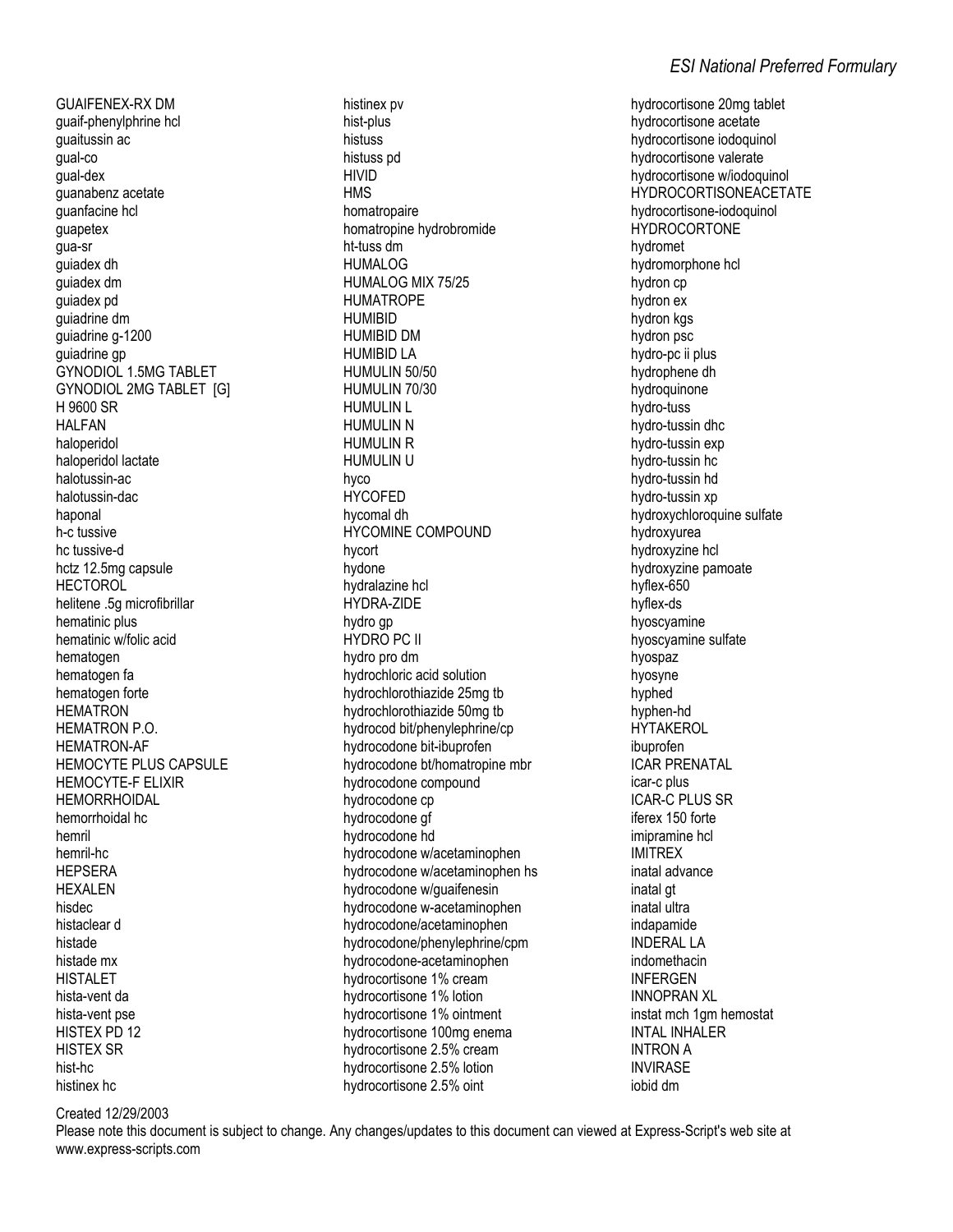iodochlorhydroxyquin w/hc **IODOSORB** iophen nr iophen-c nr iophen-dm nr **IOPIDINE** iosal ii iotex pse ipecac ipratropium bromide **IRESSA IROFOL IRON-C IRO-PLEX IRRIGATING SOLUTION G ISOFTHARINE HCL** isometh/d-chloralphenaz/apap isoniazid **ISOPTO CARBACHOL 0.75% DROPS ISOPTO CARBACHOL 1.5% DROPS** isosorbide dinitrate isosorbide mononitrate isoxsuprine hcl jantoven JAY-GIC DS iav-phyl **JAY-RX JAY-RX PD** iolivette iunel junel fe  $k$  cl-20  $k$  cl-40 k effervescent k+ potassium **KALETRA** KAOCHLOR-EFF **KAON** kaon-cl 10 karidium karigel karigel/n kariva **KEPPRA** ketoconazole ketoprofen ketorolac tromethamine kg-dal hd kg-dal hd plus ka-fed kg-fed pediatric ka-tuss hd ka-tussin KIE klor-con klor-con 10

klor-con 8 klor-con m10 klor-con m15 klor-con m20 klor-con/ef K-LYTE DS K-LYTE/CL 50MEQ CITRUS TAB kovia kovia ointment K-PHOS M F K-PHOS NO.2 **K-PHOS ORIGINAL** KRONOFFD-A KRONOFED-A-JR k-tan k-tan 4 k-vescent labetalol hcl laclotion lactated ringers lactic acid lactulose lahey mixture #3 **LAMICTAL LAMISIL 250MG TABLET LANOXICAPS LANTUS** LANZATUSS-N.F **LARODOPA LARTUS** LAZERFORMALYDE **LEMOHIST PLUS I FMOTUSSIN-DM** lessina LEUCOVORIN CALCIUM 10MG TAB LEUCOVORIN CALCIUM 15MG TAB leucovorin calcium 25mg tab leucovorin calcium 5mg tab **LEUKERAN** LEVALL 5.0 SYRUP **LEVALL G** LEVATOL levobunolol hcl levora-28 LEVORPHANOL TARTRATE levothvroxine sodium **LEXAPRO** LEXIVA lidocaine lidocaine hcl lidocaine hcl viscous lidocaine-hc lidocaine-prilocaine **LIDODERM** lidomar viscous lidox

**LINDANE 1% LOTION** lindane 1% shampoo **LIPITOR** lipram lipram-cr 10 lipram-cr20 lipram-cr5 lipram-pn10 lipram-pn16 lipram-pn20 lipram-ul12 lipram-ul18 lipram-ul20 liquibid 1200 LIQUIBID-PD lisinopril lisinopril-hctz lithium carbonate lithium citrate **LITTLE COLDS LIVOSTIN** lobac tablet **LODOSYN** LODRANE 12D TABLET SA LODRANE 12HR TABLET SA lodrane Id lonox loperamide hcl lorazepam LORAZEPAM INTENSOL **LORTUSS DM LORTUSS HC LOTEMAX LOTENSIN\* LOTENSIN HCT\* LOTREL LOTRONEX** lovastatin low-ogestrel loxapine succinate lozi-flur **I USONEX LYSIPLEX LYSODREN MACROBID** mag-phen magsal **MALARONE** maprotiline hcl marcof margesic margesic h marten-tab **MARTINIC** mar-zinc maternity

Created 12/29/2003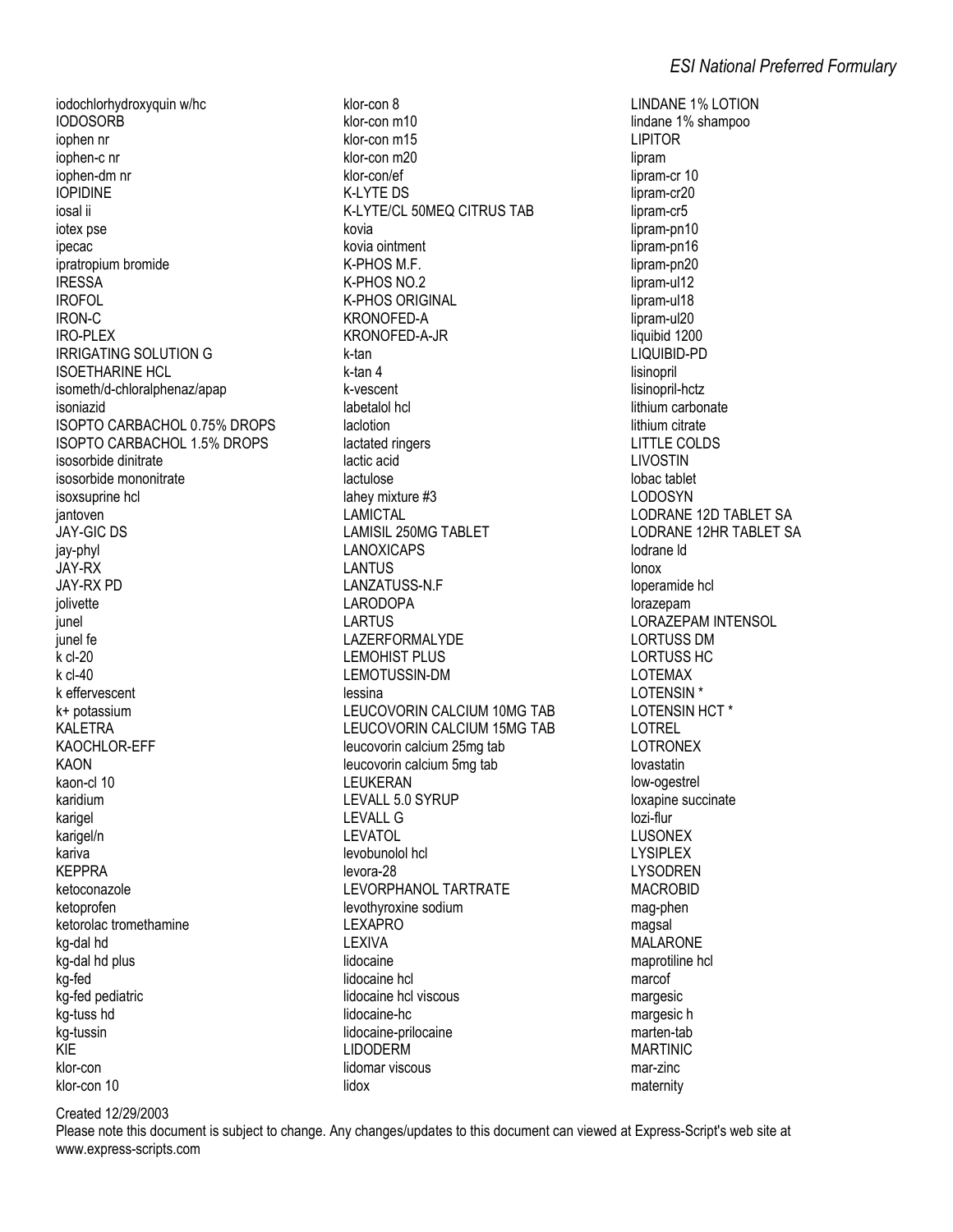MATULANE MAXAIR AUTOHALER MAXIFED MAXIFED DMX MAXIFED-G MAXI-TUSS HCX m-clear md-gastroview MEBARAL mebendazole meclizine hcl meclofenamate sodium medigesic medroxyprogesterone acetate mefloquine hcl megaton megestrol acetate melpaque hp melquin hp melquin-3 M-END DM MENEST MENTAX meperidine hcl meperidine w/promethazine meperitab MEPHYTON meprobamate meprolone unipak MEPRON MERIDIA mescolor MESNEX MESTINON 180MG TIMESPAN MESTINON 60MG/5ML SYRUP METADATE CD METADATE ER 10MG TABLET SA [G] metadate er 20mg tablet sa **METAGLIP** metaproterenol 0.4% soln metaproterenol 0.6% soln metaproterenol 10mg tablet metaproterenol 10mg/5ml syr METAPROTERENOL 20MG TABLET METAPROTERENOL 5% SOLUTION metaproterenol sul 0.4% sol metaproterenol sul 0.6% sol metformin hcl metformin hcl er methadex methadone METHADONE 10MG/5ML SOLUTION methadone 10mg/ml oral conc methadone 40mg tablet dispr METHADONE 5MG/5ML SOLUTION methadone hcl 10mg tablet

methadone hcl 40mg disket methadone hcl 40mg tab disp methadone hcl 5mg tablet methadone intensol methadose 10mg tablet methadose 40mg tablet dispr methadose 5mg tablet methazolamide methenamine hippurate methenamine mandelate METHERGINE methimazole **METHITEST** methocarbamol methotrexate methyclothiazide methyldopa methyldopa/hydrochlorothiazide methylin methylin er methylphenidate methylphenidate er methylphenidate hcl methylprednisolone metipranolol metoclopramide hcl METOCLOPRAMIDE HCL INTENSOL metolazone metoprolol tartrate METROCREAM METROGEL METROGEL-VAGINAL METROLOTION metronidazole metryl mexiletine hcl mhp-a miconazole 3 MICROCHAMBER microgestin microgestin fe MICRO-K midazolam hcl midodrine hcl migergot migquin MIGRANAL migratine migrazone migrin-a MILTUSS-EX mindal dm minocycline hcl minodixil minoxidil mintab d

mintab d tablet sa mintab dm tablet sa mintex mintex ct mintex pd MINTEZOL mintuss dr mintuss ex mintuss g mintuss hc mintuss hd mintuss ms MIRAPEX miraphen pse mirtazapine misoprostol MOBAN moexipril hcl mometasone furoate MONOJECT MONOJECT INSULIN SAFETY SYRNG mononessa MONUROL morphine sulf 100mg tab sa morphine sulf 10mg suppos morphine sulf 10mg/5ml soln morphine sulf 15mg tab sa morphine sulf 200mg tab sa morphine sulf 20mg suppos morphine sulf 20mg/5ml soln morphine sulf 20mg/ml soln morphine sulf 30mg suppos morphine sulf 30mg tab sa morphine sulf 5mg suppos morphine sulf 60mg tab sa MORPHINE SULFATE 10MG TAB morphine sulfate 15mg tab morphine sulfate 30mg tab morphine sulfate ir MS CONTIN [G] MSIR multi ferrous folic 500 multi vit w/fluoride multi vita-bets w/fluoride multifol multi-ret folic 500 multi-vit w/fluoride & iron multi-vit/iron & fluoride multi-vita bets w/fluoride multivita bets w/fluoride/iron multi-vita bets/fluoride/iron multivitamin w/fluoride & iron multivitamins w/fluoride multivitamins/fluoride/iron multivite w/fluoride mupirocin

Created 12/29/2003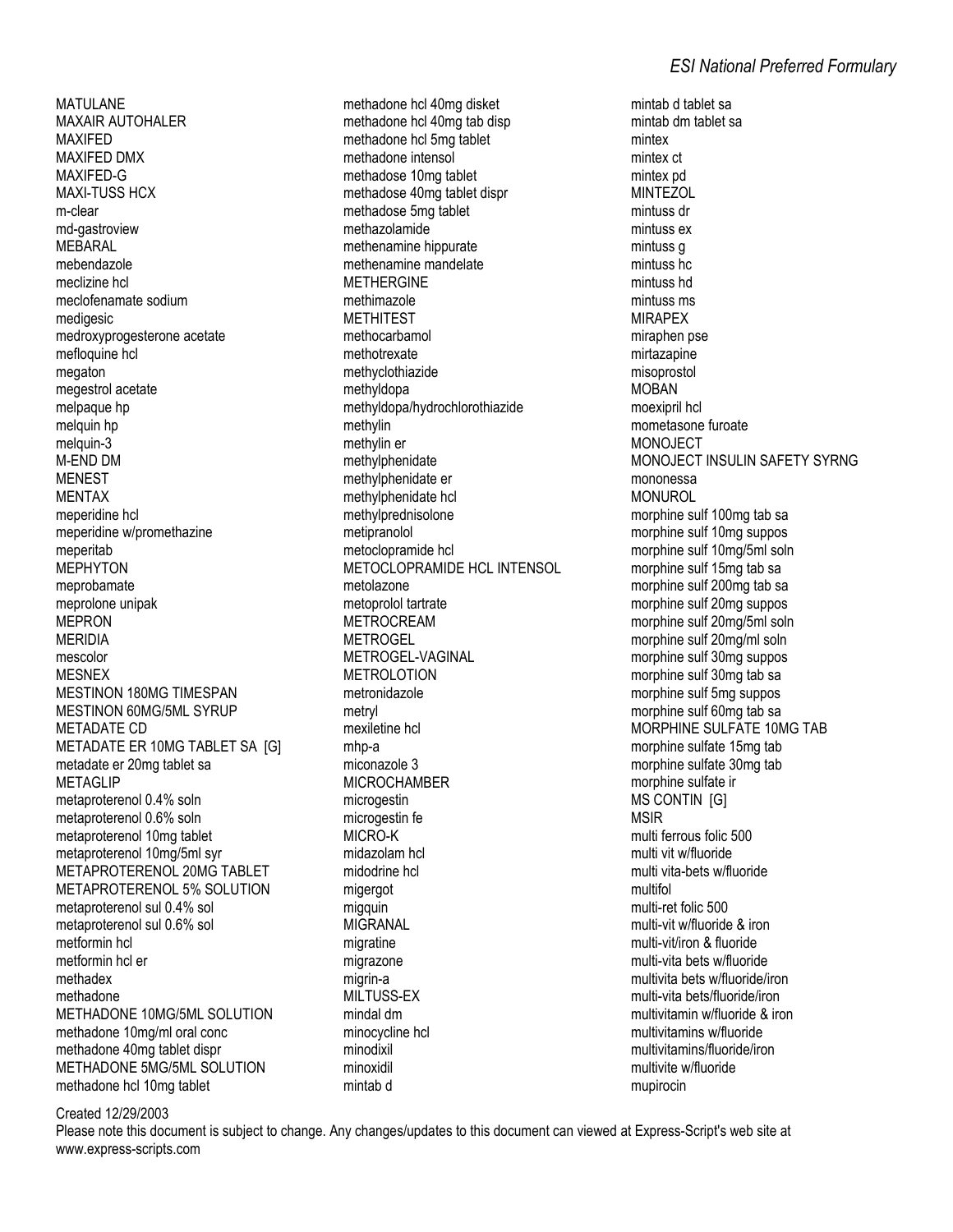M-VIT **MYCELEX MYCOBUTIN** myconel mvferon-150 forte **MYLERAN MYLOCEL** mvnatal mynatal advance mynatal plus mynatal-z mynate 90 plus n d clear n.t.a. nabumetone nadolol nafrinse nafrinse pediatric nalex nalex ir nalex-a tablet naltrexone hydrochloride naphazole naphazoline hcl naproxen naproxen sodium **NARDIL** NASACORT AQ nasatab la **NASCORAL NASONEX** natacaps **NATACYN** natafolic-pn natalcare cfe natalcare pic natalcare pic forte natalcare plus natalcare three natalfirst **NATALVIT** natatah natatab cfe natatab fa **NATELLE** nature-throid ND-GESIC **NEBUPENT** necon nefazodone hcl neo/polymyxin/dexamethasone neocidin neocin-pa NEO-FRADIN neofrin neomycin sulfate

neomycin/bacitracin/poly/hc neomycin/bacitracin/polymyxin neomycin/polymyxin/dexameth neomycin/polymyxin/gramicidin neomycin/polymyxin/hc neosol NEOSPORIN G.U. IRRIGANT NEOTUSS-D **NEPHPLEX RX NEPHRON FA** nephro-vite rx NERVIDOX-6 NR NFRVO R-12 **NEURIN-SL NEURONTIN** neutragard advanced **NEXIUM** niacin **NIACOR NIAFOL NIASPAN** nicardipine hcl **NICOMIDE** nicotine nifedical xl nifedipine nifedipine er NIFEREX-150 FORTE NIL ANDRON **NIMOTOP** nitrek NITRO-BID nitrofurantoin macrocrystal nitroglycerin nitroglycerin transdermal nitroglyn nitroquick nitrotab nitro-time nizatidine NIZORAL 2% SHAMPOO nora-be **NORDITROPIN** norethindrone acetate NORM-JECT NORPACE CR 100MG CAPSULE SA nortrel nortriptyline hcl nortuss-ex **NORVASC NORVIR** novagesic NOVANATAI **NOVASTART** NOVOFINE 30 NOVOLIN 70/30

**NOVOLIN L NOVOLIN N NOVOLIN R NOVOLOG** NOVOLOG MIX 70/30 NUCOFED CAPSULE NUCOFED SYRUP NUDAL-HD NU-IRON-V **NUMORID** NUMOBID DX **NUMONYL** NUMONYI DX **NUMONYL SR** nuguin hp nutracort 2.5% lotion **NUTRICAP** nutrifac zx nutrinate **NUTRIVIT NUTROPIN NUTROPIN AQ** NUTROPIN DEPOT **NUVARING** nystatin 100000u/gm cream nystatin 100000u/gm oint nystatin 100000u/ml susp nystatin 500000u oral tab NYSTATIN VAGINAL TABLET nystatin w/triamcinolone OBSTETRIX-100 **OBTREX** O-CAI FA **O-CAL PRENATAL** OCL OCUFLOX<sup>\*</sup> ocusulf-10 ofloxacin ogestrel omedia otic omeprazole omnihist I.a. omnii med ONE TOUCH BASIC SYSTEM ONE TOUCH INDUO ONE TOUCH PROFILE SYSTEM ONE TOUCH TEST STRIPS ONE TOUCH ULTRA SMART ONE TOUCH ULTRA SYSTEM ONE TOUCH ULTRA TEST STRIPS OPIUM opticaine **ORACIT** oramorph sr **ORATUSS** ORFADIN

Created 12/29/2003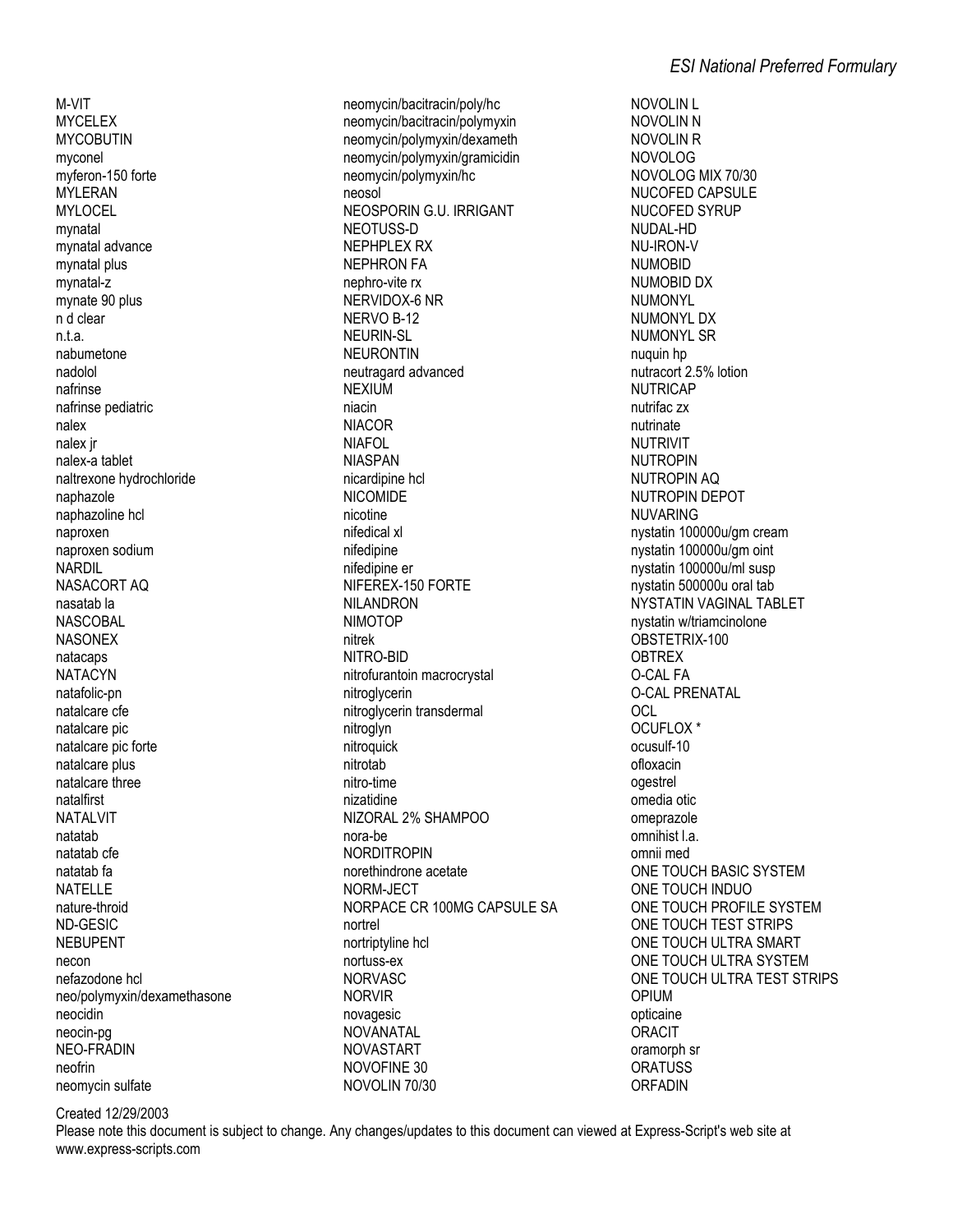organ-i nr orphenadrine citrate orphenadrine compound orphenadrine compound forte orphengesic orphengesic forte ORTHO EVRA ORTHO TRI-CYCLEN LO oticaine oficin he ear solution otimar otocidin otomar-hc otomax-hc otomvcet-hc otozone otra nr oxacillin sodium **OXANDRIN** oxaprozin oxazepam OXICAL **OXIPLEN OXSORALEN** OXSORALEN-ULTRA oxybutynin chloride **OXYCEL** oxycodone hcl oxycodone hcl-acetaminophen oxycodone w/acetaminophen oxycodone w/aspirin oxycodone/apap oxycodone-acetaminophen OXYCONTIN \* oxydose p chlor p chlor dm pacerone 200mg tablet PACERONE 400MG TABLET PALGIC 4MG TABLET palgic 4mg/5ml liquid PALGIC D PANATUSS PEDIATRIC DROPS PANCREASE MT 4 pancrelipase pancrelipase mt-16 pancron 10 pancron 20 pangestyme cn 10 pangestyme cn 20 pangestyme ec pangestyme mt 16 pangestyme ul 12 pangestyme ul 18 pangestyme ul 20 PANLOR DC

panmist dm panmist jr panmist la 800/80 tablet sa panmist s panokase panokase-16 panritis forte papain-urea-chlorophyllin papaverine hcl paraldehyde liquid para-time paregoric **PARNATE** paromomycin sulfate paroxetine hcl PATANOL PAXIL 10MG/5ML SUSPENSION **PAXIL CR** pcm pcm allergy pcm la pdm gg PEDIACOF PEDIATEX HC pediox 4mg/5ml liquid PEDIOX CHEWABLE TABLET peg 3350/electrolyte **PEGANONE PEGASYS** PFG-INTRON p-ehedrine-guaifenesin sr pemoline penicillin v potassium PENLAC **PENTASA** pentazocine and naloxone hcl pentazocine/acetaminophen pentazocine/naloxone pentopak pentoxifylline pentoxil PEPCID 40MG/5ML ORAL SUSP p-epd hcl/quaifenesin p-epd hcl/hcod bt/carbinox p-epd tan/chlor-tan p-ephed hcl/carbinox mal p-ephed hcl/chlor-mal p-ephed hcl/chlor-mal/scop p-ephedrine-quaifenesin la perfect choice pergolide mesylate perio med periogard perioselect take home care **PERIOSTAT** perisol

permethrin perphenazine 16mg tablet perphenazine 2mg tablet perphenazine 4mg tablet perphenazine 8mg tablet PERPHENAZINE ORAL SOLUTION PERRY PRENATAL TABLET **PHANASIN** PHANATUSS HC pharmaflur PHENABID PHENABID DM PHENACON CAPSULE SA phenadoz PHENA-PLUS PHFNA-S phenavent phenavent d phenavent ped phenazopyridine hcl phenclor tannate pediatric phendimetrazine tartrate PHENERGAN 12.5MG TABLET phenobarbital phenol phenoptic phentermine hcl PHENYDEX PEDIATRIC LIQUID phenyl chlor-tan PHENYLADE AMINO ACID phenyleph/hcod bt/cp phenylephrine hcl phenylephrine hcl/guaifenesin phenylephrine hd phenylephrine/chlor-mal/scop phenylephrine/guaifenesin phenyltoloxamine pe cpm phenytoin phenytoin sodium phenytoin sodium, extended **PHOSLO** phospha 250 neutral PHOSPHOLINE IODIDE PHOSPHORIC ACID pilocarpine hcl PILOPINE HS piloptic-1 piloptic-2 piloptic-3 piloptic-4 piloptic-6 **PIMA** pindolol piroxicam **PLAN B** plaretase 8000

Created 12/29/2003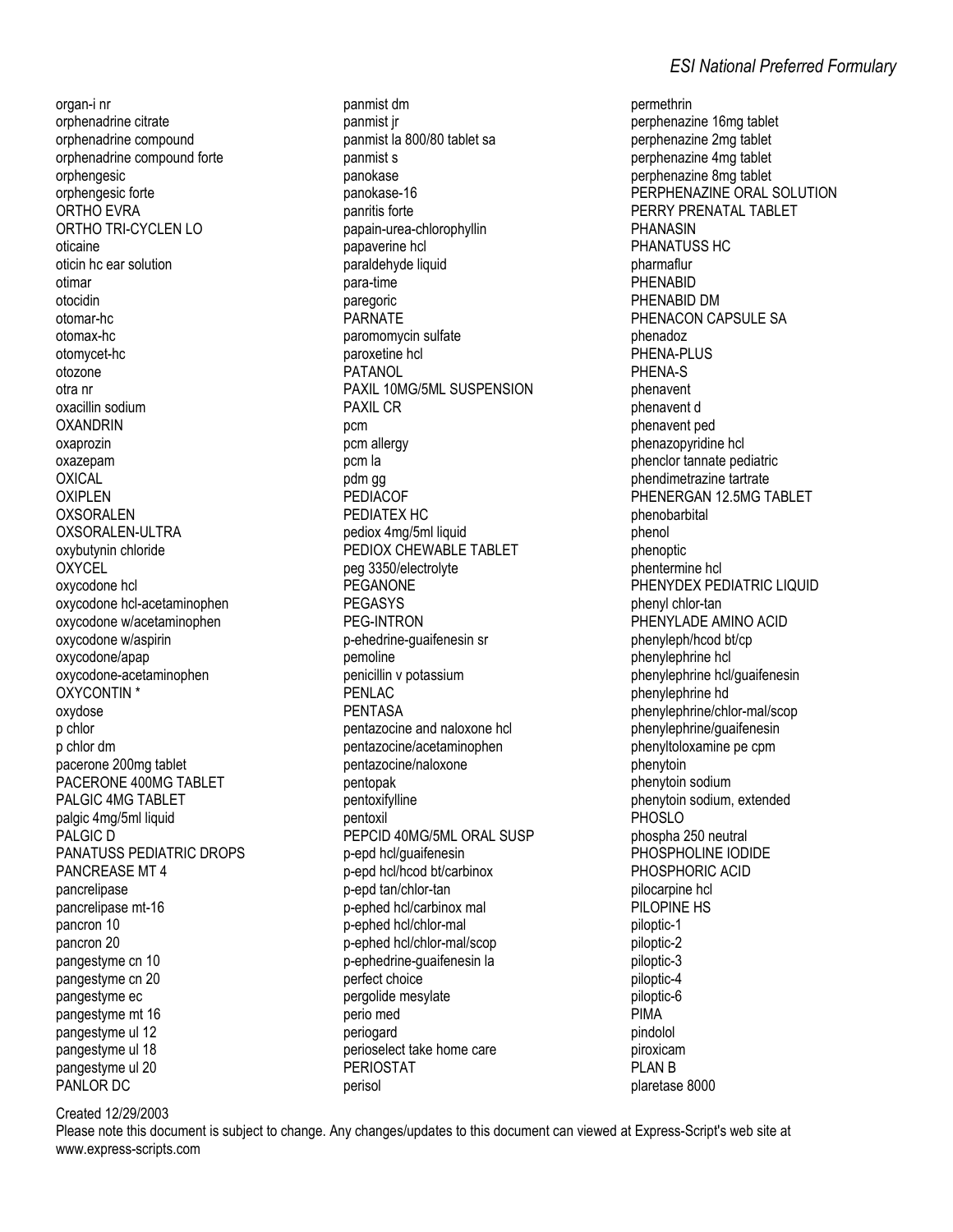PLAVIX PLETAL PLEXION PLEXION SCT PLEXION TS PNEUMOTUSSIN podofilox POLY HIST FORTE poly-dex poly-iron 150 forte polymyxin b sul/trimethoprim polymyxin b sulfate POLY-PRED POLY-TUSSIN DM poly-tussin hd POLY-VENT POLY-VI-FLOR/IRON .25MG TAB poly-vitamin w/fluoride poly-vitamin w/iron & fluoride polyvitamins w/fluoride poly-vitamins w/fluoride portia pot guaiaco/dm hb pot guaiaco/hydrocodone bit pot guaiaco/phenylephrine hcl potassium potassium bicarbonate potassium chloride 10% liq potassium chloride 20% liq potassium chloride 20% liq s/f potassium citrate/citric acid potassium cl 10% liquid potassium cl 10% liquid s/f potassium cl 10meq cap sa potassium cl 10meq tab sa potassium cl 10meq/50ml sol potassium cl 15meq tab potassium cl 20meq packet potassium cl 20meq tab sa potassium cl 20meq/50ml sol potassium cl 25meq tab eff potassium cl 8meq tablet sa PRANDIN prazosin hcl PRECARE PRECARE CONCEIVE PRECARE PRENATAL PRECISION PRECISION XTRA PRECOSE PRED MILD PRED-G prednisol prednisolone 15mg/5ml syrup prednisolone 5mg tablet PREDNISOLONE 5MG/5ML SYRUP

prednisolone acetate prednisolone sod phosphate prednisolone sodium phosphate prednisone 10mg tablet prednisone 1mg tablet PREDNISONE 2.5MG TABLET prednisone 20mg tablet prednisone 50mg tablet prednisone 5mg tablet PREDNISONE 5MG/5ML SOLUTION PRE-FOLIC PREHIST prehist d PREMARIN PREMESIS RX PREMPHASE PREMPRO 0.45/1.5MG TABLET PREMPRO 0.625/2.5MG TABLET PREMPRO 0.625/5MG TABLET PRENA-CAP prenatabs cbf prenatabs fa prenatabs rx prenatal 1 plus 1 prenatal 1+1 prenatal 19 prenatal ad prenatal formula 3 prenatal low iron prenatal mtr prenatal plus iron tablet prenatal plus nf prenatal plus w/27mg iron prenatal rx prenatal z prenatal-h prenatal-u PRENATE ADVANCE PRENATE GT PREVACID 15MG CAPSULE DR PREVACID 15MG SUSPENSION DR PREVACID 30MG CAPSULE DR PREVACID 30MG SUSPENSION DR prevalite PREVEN PREVIDENT 5000 BOOSTER GEL PREVPAC PRIFTIN PRIMACARE PRIMAQUINE primidone PRIMSOL PROAMATINE [G] probenecid probenecid w/colchicine PROCAINAMIDE 1000MG TAB SA

procainamide 250mg capsule procainamide 500mg capsule procainamide 500mg tab sa procainamide 750mg tab sa prochlorperazine prochlorperazine maleate PRO-CLEAR pro-cof pro-cof d PROCTOFOAM-HC procto-kit 1% cream PROCTO-KIT 2.5% CREAM procto-pak proctosert hc proctosol-hc proctozone-hc prodec-dm pro-fast sr PROFERRIN-FORTE PROGRAF prolex dh solution PROMAR promethazine dm promethazine hcl promethazine vc promethazine vc w/codeine promethazine w/codeine promethazine w/dm promethazine-codeine promethegan 12.5mg suppos promethegan 25mg supp [G] promethegan 50mg suppos [G] **PROMETRIUM** pro-otic propafenone hcl PROPANTHELINE BROMIDE proparacaine proparacaine hcl propoxyphene hcl propoxyphene hcl w/apap propoxyphene hcl/apap propoxyphene napsylate w/apap propoxyphene napsylate-apap propranolol hcl propranolol hcl w/hctz PROPYLENE GLYCOL propylthiouracil PRO-RED PROSCAR proset d PROSTIGMIN pro-tannate PROTECT PLUS PROTECT PLUS NR PROTID PROTROPIN

Created 12/29/2003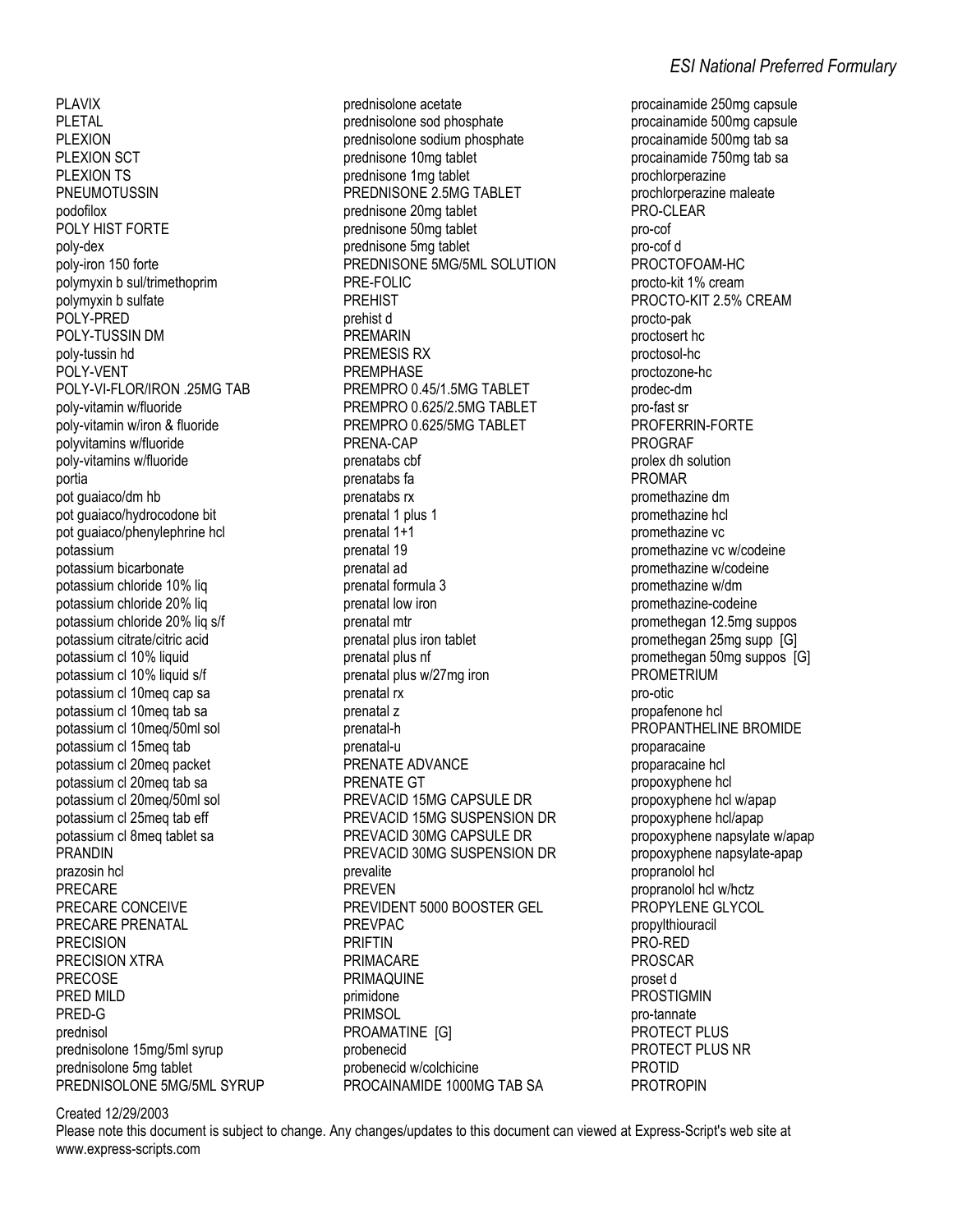PROVENTIL HFA **PROVIGIL** pse 120/msc 2.5 pse bpm pse brom pse carbinoxamine dm pse cpm pseubrom pseubrom-pd pseudo cm pseudo dm gg pseudo gg tr pseudo max pseudo max dmx pseudoephedrine aa pseudoephedrine hcl pseudoephedrine w/chlorphenir pseudoephedrine w/guaifenesin pseudoephedrine/guaifenesin/dm pseudovent dm pseudovent ped pseudox m p-tanna 12 p-tuss dm PULMICORT .25MG/2ML RESPULE PULMICORT 0.5MG/2ML RESPULE **PULMOZYME PURINETHOL** P-V-TUSSIN TABLET pyrazinamide pyridostigmine bromide pyrilafen tannate-12 q-bid dm QDALL quad tann quad tann pediatric quadratuss quad-tuss tannate quala-cet quala-tla quindal quinidine gluconate quinidine sulfate quinine sulfate quintex quintex hc q-v tussin QVAR radiagel ranitidine hcl **RAPAMUNE** re 10 re 40 **REBETOL\*** REBETRON 1000 REBETRON 1200

REBETRON 600 **REBIE** rectasol-hc rederm **REGRANEX** relacon-dm relacon-hc **RELAGESIC** relax-ds RELIEFBAND MODEL WB-RL **REMERON 15MG SOLTAB REMERON 30MG SOLTAB REMERON 45MG SOLTAB REMINYL RENACIDIN** RENAGEL renal caps renaphro rena-vite rx **RFNAX** rentamine repan repan-cf **REPRONEX REQUIP** rescon ir rescon-ed **RESCRIPTOR RESECTISOL** reserpine RESPA-1ST RESPA-DM respahist RESPAIRE-60 **RESPA-PE RESPI-TANN RESTASIS RETROVIR REYATAZ** rhinacon a rhinatate-nf rhinoflex rhinoflex-650 **RICOBID RICOBID NR** RICOBID-D RICOBID-H RICOTUSS ORAL SUSPENSION ricotuss tablet **RIDAURA** rifampin **RILUTEK** rimantadine hcl rinade-bid ringer's lactated RISPERDAL 0.25MG TABLET

RISPERDAL 0.5MG TABLET **RISPERDAL 1MG TABLET** RISPERDAL 1MG/ML SOLUTION RISPERDAL 2MG TABLET **RISPERDAL 3MG TABLET RISPERDAL 4MG TABLET** rms-suppository robafen ac robitussin ROCALTROL 1MCG/ML ORAL SOLN [G] ROFERON-A rondamine rondamine dm ROSULA AQUEOUS GEL **ROWASA** roxicet 5/325 tablet ROXICODONE 15MG TABLET ROXICODONE 30MG TABLET roxicodone 5mg tablet roxicodone intensol r-tanna r-tannic-s **RUM-K** ru-tuss RU-TUSS 800 DM ru-tuss dm ru-tuss ir. rx-otic RYNA-12X ryna-p.e.c. rv-t-12 SAFETY SYRINGE W/SHIELD SAIZEN 5MG VIAL [G] SAIZEN 8.8MG INJECTION **SALAGEN** SALICEPT salsalate SANDIMMUNE 100MG/ML SOLN sanfed a **SARAFEM** seba-gel sedapap selegiline hcl selenium sulfide sel-pen senetonic **SENILEZOL SEREVENT SEREVENT DISKUS** serophene **SEROQUEL** sf sf 5000 plus SHOHL'S MODIFIED SIDEROL SILDEC

Created 12/29/2003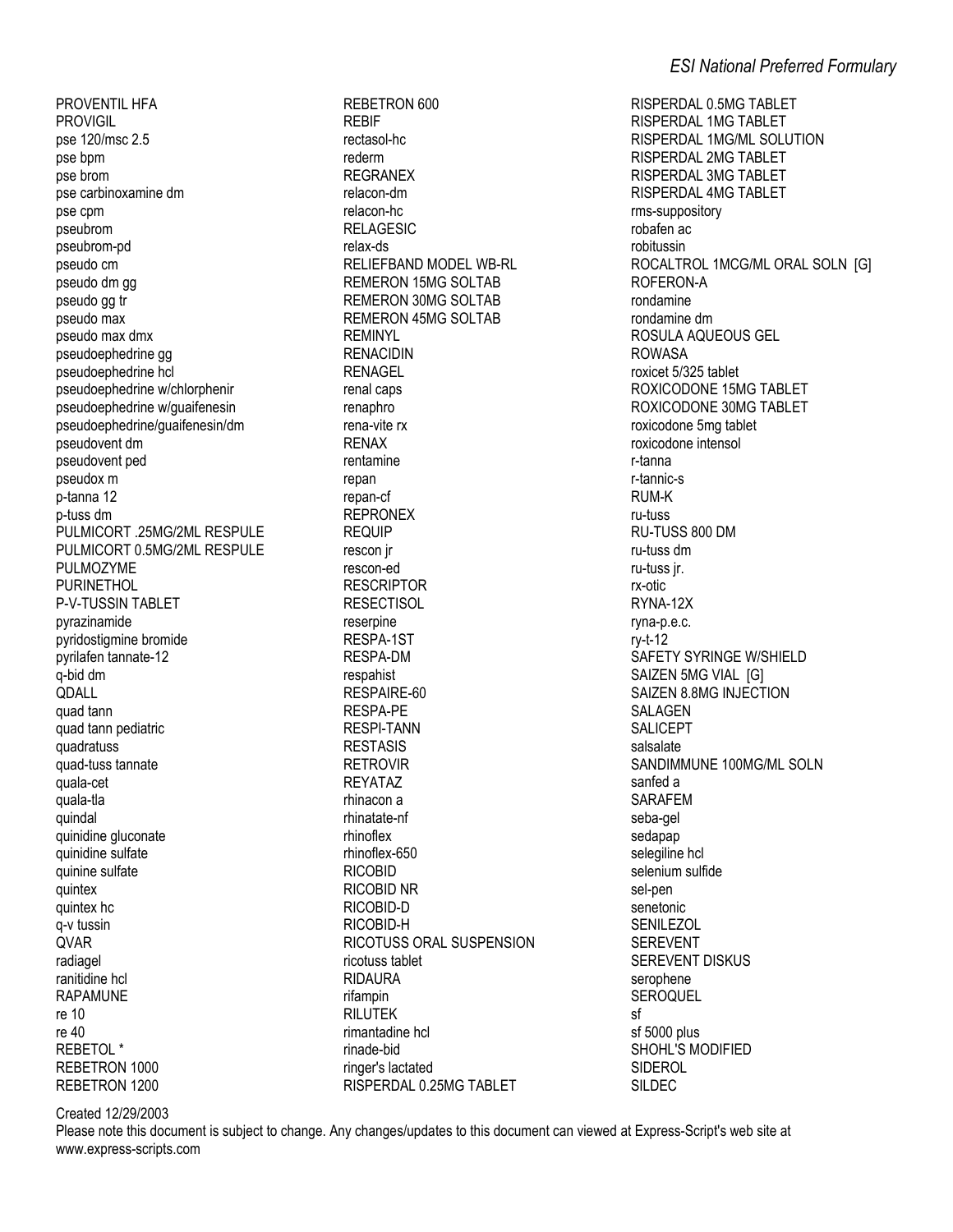sildec-dm SILVER NITRATE APPLICATOR silver sulfadiazine [G] **SINA-12X SINGULAIR** sinufed timecelles sinumist-sr sinutuss dm SINUVENT PE **SITRFX SKELAXIN** SLOFED 60 sod fluoride .25mg(.55mg)tb sod fluoride .5mg(1.1mg)tab sod fluoride 0.5mg (1.1mg) sod fluoride 0.5mg(1.1mg)tb SOD FLUORIDE 1.1MG(0.5MG)TB sod fluoride 1mg (2.2mg)tab sod fluoride 1mg(2.2mg) tab sod fluoride 1mg(2.2mg) tablet sod fluoride 2.2mg(1mg) tab sod.sulfacetamide/sulfur tf sodium chloride .45% irrig. sodium chloride 0.9% ampule sodium chloride 0.9% irrig. sodium chloride 0.9% vial sodium citrate & citric acid sodium fluoride 0.125mg/drp sodium fluoride drops SODIUM FLUORIDE GEL sodium sulfacetamide/sulfur sodium sulfacetamide-sulfur soluvite-f SOMNOTE **SONATA SORBUTUSS** SORIATANE sorine sotalol sotalol hcl sotret spacol i.d. spasdel spastrin SPECTRAGEL spironolactone spironolactone w/hctz spironolactone/hctz **SPORANOX** sprintec SPS [G] SPS 15GM/60ML SUSPENSION [G] SPS 30GM/120ML ENEMA [G] SPS 50GM/200ML ENEMA ssd ssd af

**SSKI** S-T FORTE 2 STA-D stagesic STAGESIC-10 **STAHIST** stamoist e stanimax stanimax perio rinse stannous fluoride **STARLIX** statuss dm **STATUSS GREEN STIMATE STRATTERA STROMFCTOL** strong iodine **STRONGSTART** etrovite **STROVITE ADVANCE STROVITE FORTE SYRUP** strovite plus **SUBOXONE SUBUTEX SUCRAID** sucralfate sudatuss dm sudatuss-2 sudatuss-sf sulfac sulfacetamide 10% eye drops SULFACETAMIDE 10% EYE OINT sulfacetamide 10% ophth sol sulfacetamide w/prednisolone **SULFADIAZINE** sulfamethoxazole/trimethoprim sulfamide **SULFAMYLON** sulfasalazine sulfatrim sulfazine sulfazine ec **SULFINPYRAZONE SULFISOXAZOLE** sulindac sultrex **SUPERVITE LIQUID** support SUPPORT-500 **SURESTEP SUSTIVA** su-tuss dm su-tuss hd symax-sl svmax-sr SYNARFI

syntest d.s. syntest h.s. SYNTHROID 100MCG TABLET IGI SYNTHROID 112MCG TABLET SYNTHROID 125MCG TABLET IGI SYNTHROID 137MCG TABLET SYNTHROID 150MCG TABLET [G] SYNTHROID 175MCG TABLET [G] SYNTHROID 200MCG TABLET SYNTHROID 25MCG TABLET [G] SYNTHROID 300MCG TABLET SYNTHROID 50MCG TABLET [G] SYNTHROID 75MCG TABLET [G] SYNTHROID 88MCG TABLET [G] **TAMIFLU** tamoxifen citrate  $t$ ana r-12  $t$ ana  $t-12$ **TANAFED DMX TANAFED DP** tanatan rf tanavan tannate 12 s tannate-12 tannic-12 tannic-12 s tannihist-12 tannihist-12 rf **TARGRETIN TASMAR TAZORAC** taztia xt the. tebamide **TEGRETOL XR** temazepam **TEMODAR** tenake tencet tencon **TEQUIN** terak **TERAZOL 3 TERAZOL 7** terazosin 10mg capsule terazosin 1mg capsule terazosin 2mg capsule terazosin 5mg capsule **TERAZOSIN HCL 10MG TABLET** terbutaline sulfate **TESLAC TESTIM** testomar tetcaine tetra tannate tetracaine hol

Created 12/29/2003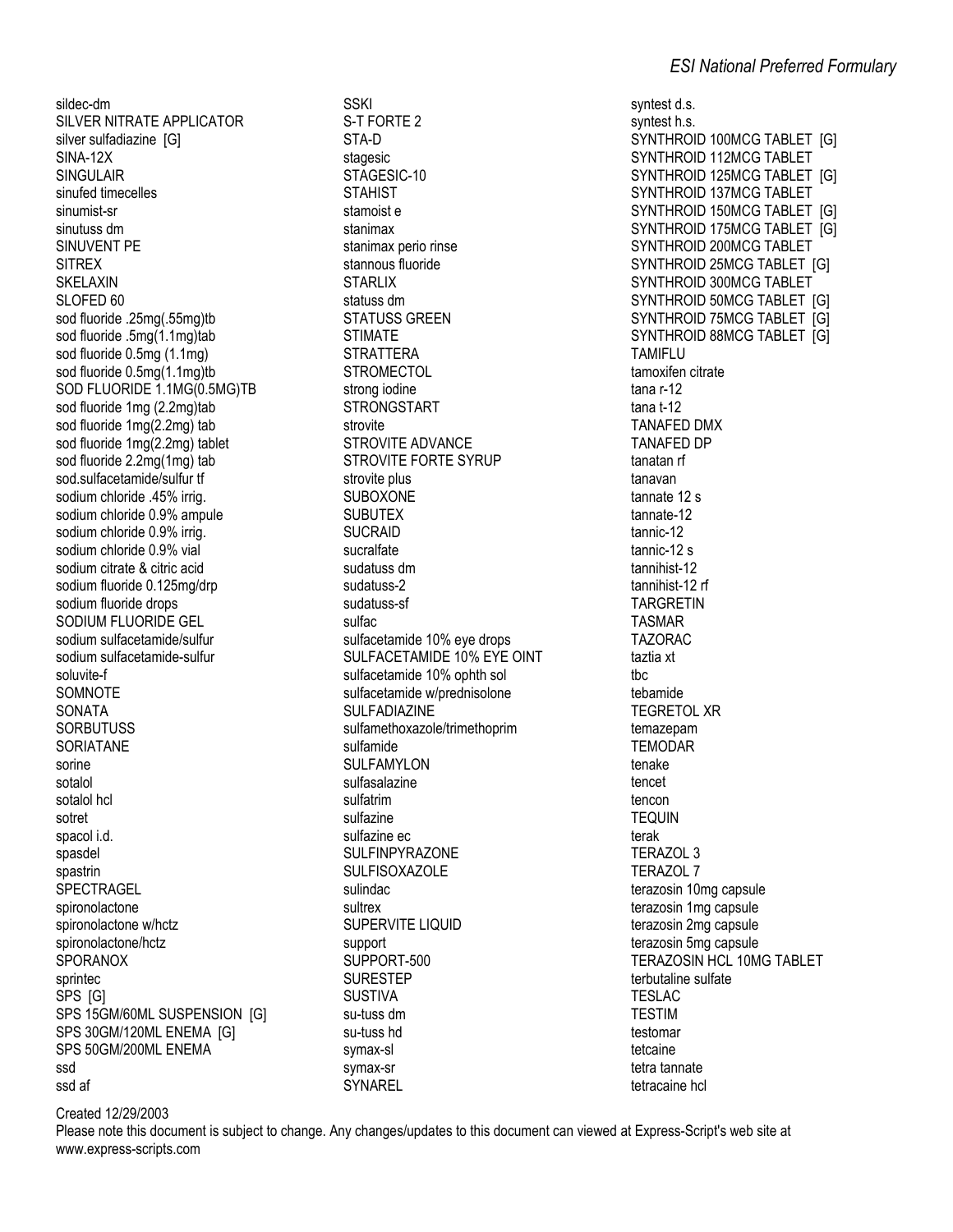tetracycline hcl tetra-mag **THALOMID THEOMAR GG THEOPHYLLINE** theophylline anhydrous THERA-FLUR-N theramycin z therapeutic hematinic therapeutic vitamin w/minerals thermazene therobec therobec plus **THIOGUANINE** thioridazine hcl thiothixene THROMBOGEN 10000U SPRAY KIT THROMBOGEN 10000U VIAL THROMBOGEN 1000U VIAL thrombogen 20000u spray kit thrombogen 20000u vial thrombogen 5000u vial thyroid THYROLAR-1 THYROLAR-1/2 THYROLAR-1/4 THYROLAR-2 THYROLAR-3 TIAZAC 420MG CAPSULE SA ticlopidine hcl **TIKOSYN** TIL ADE time-hist timolol maleate tis-u-sol tizanidine hcl **TOBRADEX** tobramvcin sulfate tobrasol tolazamide tolbutamide tolmetin sodium **TOPAMAX TOPROL XL** torsemide t-otic **TOURO ALLERGY TOURO CC TOURO DM TOURO EX TOURO LA TRACLEER** tramadol hcl **TRAVATAN** trazodone trazodone hcl

tretinoin **TREXALL** tri tann triamcinolone 0.025% cream triamcinolone 0.025% lotion triamcinolone 0.025% oint TRIAMCINOLONE 0.05% OINT triamcinolone 0.1% cream triamcinolone 0.1% lotion triamcinolone 0.1% ointment triamcinolone 0.1% paste triamcinolone 0.5% cream triamcinolone 0.5% ointment **TRIAMINIC** triamterene w/hctz triamterene-hctz TRIANT-HC tri-a-vite w/fluoride **TRIAZ 3% CLEANSER** TRIAZ 3% GEL TRIAZ 6% CLEANSER TRIAZ 6% GEL **TRIAZ 9% CLEANSER** triazolam TRI-CHLOR trichloroacetic acid tricitrates tricon tricosal 1000mg tablet TRICOSAL 500MG TABLET tricosal 750mg tablet **TRIDAL** triderm tridesilon 0.05% cream trifluoperazine hcl trifluridine trihexyphenidyl hcl tri-histine TRI-K TRIKOF-D **TRILEPTAL** trimazide trimethobenzamide hcl trimethoprim 100mg tablet TRIMETHOPRIM 200MG TABLET trimox trimox 125 trimox 250 trinate trionate trionate nf triotann triotann-s tri-otic triple antibiotic triple tannate

triple tannate pediatric triple tannate-s TRISPEC-DM **TRISPEC-PE TRISPEC-SF** TRITON X-100 **TRITUSS** trituss dm **TRITUSS-A TRITUSS-ER** tri-vent dm tri-vent dpc tri-vent hc tri-vit w/fluoride & iron tri-vit/fl tri-vit/fluoride tri-vita bets w/fluoride tri-vitamin w/fluoride tri-vitamin w/iron & fluoride tri-vitamins w/fluoride trivora-28 **TRIZIVIR** tropicacyl tropicamide **TRUSOPT TRYPTOPHAN TUBERCULIN SYRINGE** TUSNEL **TUSNEL PED-C** tusnel pediatric drops **TUSNEL PEDIATRIC LIQUID** TUSNEL-DM TUSNEL-HC tussadur-hd tussafed tussafed-ex tussafed-la **TUSSALL TUSSALL-ER** tuss-ax **TUSS-DA** tuss-ds **TUSSEND TABLET** tuss-hc TUSSI-12D TUSSI-12D S tussi-bid tussigon tussin-v **TUSSIONEX TUSSI-PRES TUSSIREX** tussive hc tussizone-12 rf **TUSSO-DF** tuss-pd

Created 12/29/2003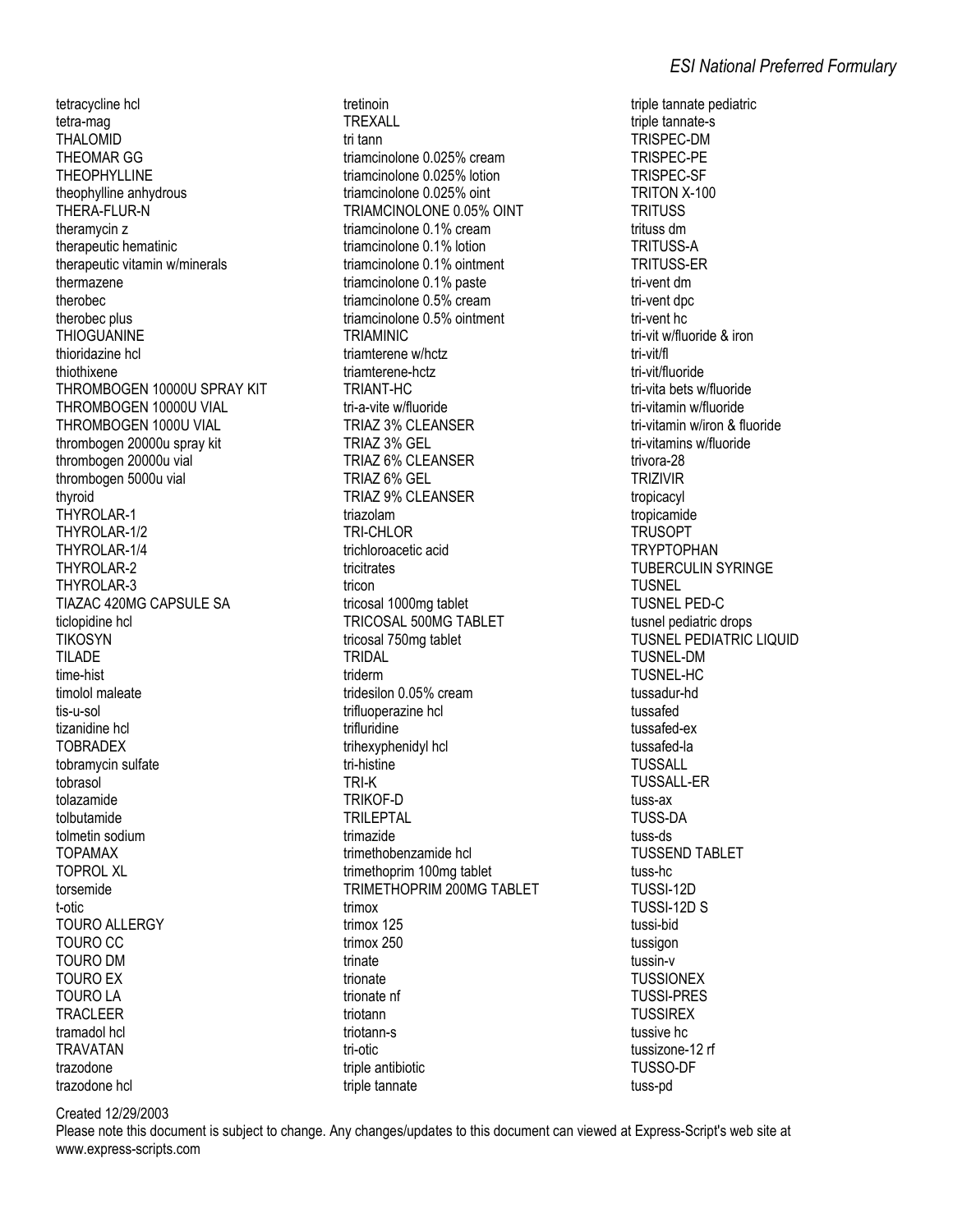TUSS-S tusstat **U-CORT [G]** ultra ultra natalcare ultra-natal ultratuss 12 s uni tuss hc uni-cof exp uni-fac zx uni-hist dm uni-otic uni-rex 600 **UNI-SERP** unithroid urea urelief plus urimar-t urin d.s. uriseptic uritact ds **UROCIT-K** urogesic-blue **URSO** ursodiol usept  $V.V.S.$ **VAGIFEM** VALCYTE valproic acid **VALTREX** vanacon vanadom vanatrip **VANCOCIN HCL** VAZOL-D v-c forte v-dec-m veetids 250mg tablet verapamil hcl **VERELAN PM** versacaps **VESANOID VFEND VIAGRA** vi-c forte vica-forte VI-CAL vicoclear dh **VIDEX VIDEX EC VIGAMOX VINATAI FORTF** vinate 90 **VINATE GOOD START** vinate ii

vinate ultra vinate-m **VIOXX** vi-a-tuss **VIRACEPT VIRAMUNE VIRAVAN DM VIRAVAN-T VIREAD** vita s forte vitacel vitacon forte VITAFOL vitafol-ob vitafol-pn vitalize plus vitamin d VITA-NUMONYL **VITA-NUMONYL EX** vitaplex vitaplex plus vitaroca vitaroca plus vitussin **VIVOTIF BERNA VOLTAREN 0.1% EYE DROPS VORTEX VOSPIRE ER** v-tann vvnatal-fa warfarin sodium water water for inhalation we mist ii WELCHOL **WELLBUTRIN SR WELLBUTRIN XL** westhroid **WINSTROL XALATAN XELODA XENICAL** viral **XIRATUSS SUSPENSION** xiratuss tablet **XOPENEX XYREM** YASMIN 28 **YODEFAN** vohimbine hcl yohimex **ZADITOR ZANTAC 15MG/ML SYRUP** ZAROXOLYN Z-COF LA **7FI NORM** 

**ZERIT ZETIA ZIAGEN** zinc sulfate zincate zinkel-220 ziox **ZITHROMAX ZOCOR** zodeac-100 **ZOFRAN ZOFRAN IN DEXTROSE 70FRAN ODT** zolene hc **ZOLOFT ZOMIG 2 5MG TABLET ZOMIG 5MG TABLET ZOMIG ZMT** ZONEGRAN 100MG CAPSULE zotane hc **ZOTEX** ZOTEX-LA zovia 1/35e zovia 1/50e **ZOVIRAX 5% OINTMENT ZTUSS ZYBAN ZYMAR** ZYMINE-D ZYPREXA (excluding Zydis) **ZYVOX** 

Created 12/29/2003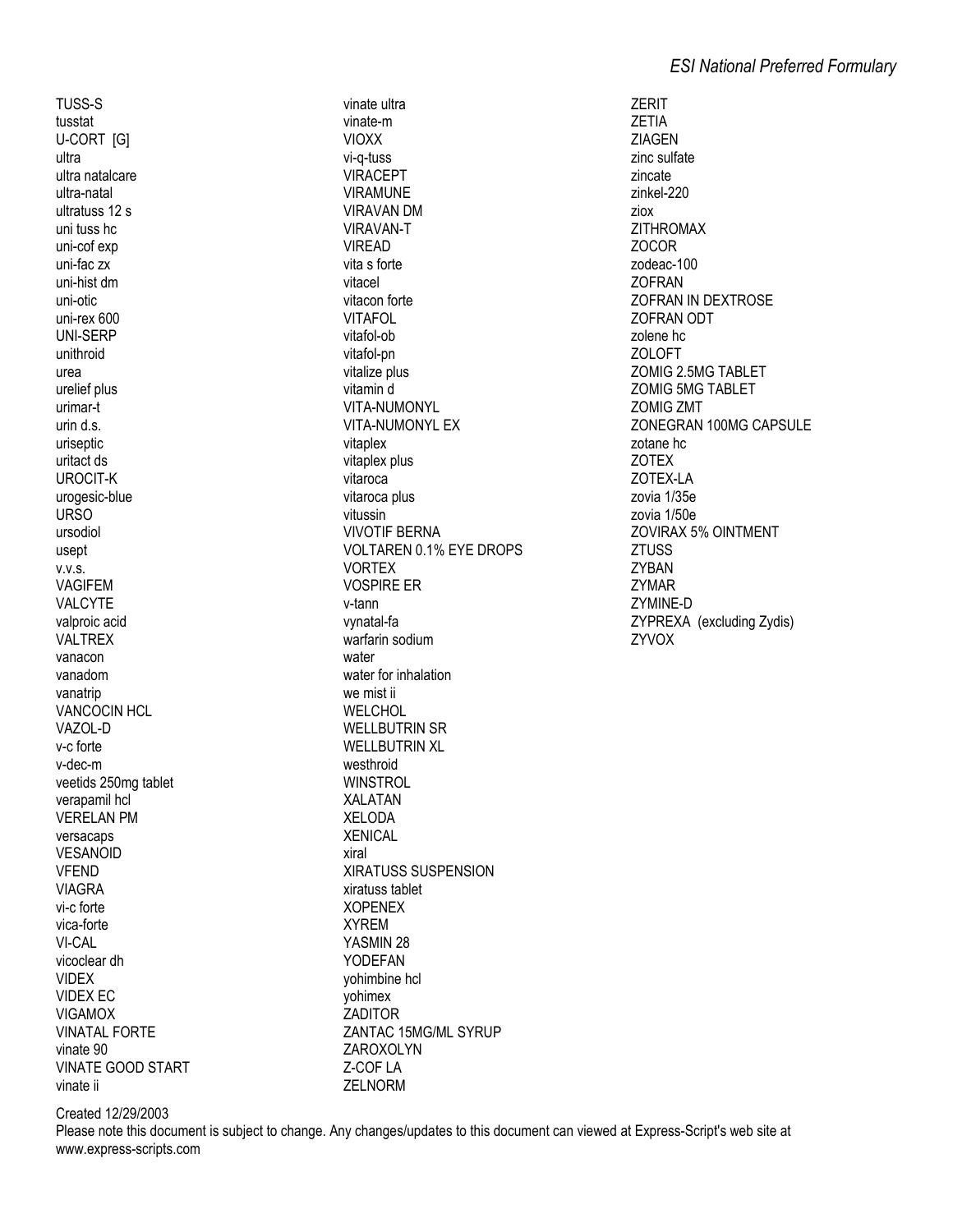# **1Q-2004 ESI National Preferred Formulary Changes**

# **Additions: 1Q, 2004**

#### **New Brand/Chemicals**

| <b>Drug Name</b>                      | <b>Use</b>                                       |
|---------------------------------------|--------------------------------------------------|
| ALDURAZYME INTRAVENOUS INFUSION       | Mucopolysaccharidosis I (MPS I) <sup>1</sup>     |
| CIPRODEX OTIC SUSPENSION              | External & Middle Ear Infections                 |
| <b>FABRAZYME INTRAVENOUS INFUSION</b> | Fabry Disease <sup>2</sup>                       |
| <b>HEMAX SR CAPLETS</b>               | Iron supplement (long acting)                    |
| LEVITRA TABS                          | Erectile Dysfunction                             |
| <b>LEXIVA TABS</b>                    | <b>HIV</b> Infection                             |
| <b>MYFORTIC TABS</b>                  | Immunosuppressant Drug Used in Kidney Transplant |
| NAMENDA TABS                          | Alzheimer's Disease                              |
| PREVACID NAPRAPAC                     | NSAID - Associated with Gastric Ulcer            |
| RAPTIVA INJECTION                     | <b>Plaque Psoriasis</b>                          |
| <b>ROZEX EMULSION</b>                 | Rosacea                                          |
| STALEVO TABS                          | Parkinson's Disease                              |
| ZAVESCA CAPS                          | Gaucher's Disease <sup>3</sup>                   |

1 MPS I is a rare, progressive disease affecting approximately 1,000 people in the U.S. It is an enzyme deficiency disease.

2 Fabry Disease is a genetic disorder affecting approximately 5,000 people worldwide. It is an enzyme deficiency disease.

<sup>3</sup> Gaucher's disease is a genetic lipid-storage disorder affecting over 10,000 people worldwide.

#### **New Generics**

| <b>Generic name</b>          | <b>Equivalent Brand name</b> | <b>Use</b>                               |
|------------------------------|------------------------------|------------------------------------------|
| benazepril                   | LOTENSIN                     | Hypertension                             |
| benazepril/hctz              | <b>LOTENSIN HCT</b>          | Hypertension                             |
| buproprion sr                | <b>WELLBUTRIN SR</b>         | Antidepressant                           |
| methamphetamine hcl          | <b>DESOXYN</b>               | Attention-Deficit Hyperactivity Disorder |
| nitrofurantoin monohyd macro | <b>MACROBID</b>              | Urinary Anti-infective                   |
| tri-sprintec                 | ORTHO-TRICYCLEN              | Contraceptive                            |
| velivet                      | <b>CYCLESSA</b>              | Contraceptive                            |

#### **New Dosage Forms/Strengths**

| <b>Drug Name</b>     | <b>Strength</b>   | <b>Dosage Form</b> | <b>Use</b>                                                                               |
|----------------------|-------------------|--------------------|------------------------------------------------------------------------------------------|
| CARBATROL CAPS SA    | 100 <sub>mg</sub> |                    | Epilepsy and Trigeminal neuralgia                                                        |
| <b>LEXAPRO TABS</b>  | 5 <sub>mg</sub>   |                    | Major depressive disorder                                                                |
| PACERONE TABS        | 100 <sub>mq</sub> |                    | Ventricular arrhythmias                                                                  |
| PREMPRO TABS         | $0.3$ mg/1.5mg    |                    | Vasomotor symptoms associated with menopause; treatment of vulval<br>and vaginal atrophy |
| <b>REBETOL</b>       | 40mg/ml           | solution           | Antiviral                                                                                |
| <b>ZOMIG</b>         | 5ma               | nasal spray        | Migraine Headache                                                                        |
| <b>ZONEGRAN TABS</b> | 25mg and 50mg     |                    | Epilepsy                                                                                 |

#### Created 12/29/2003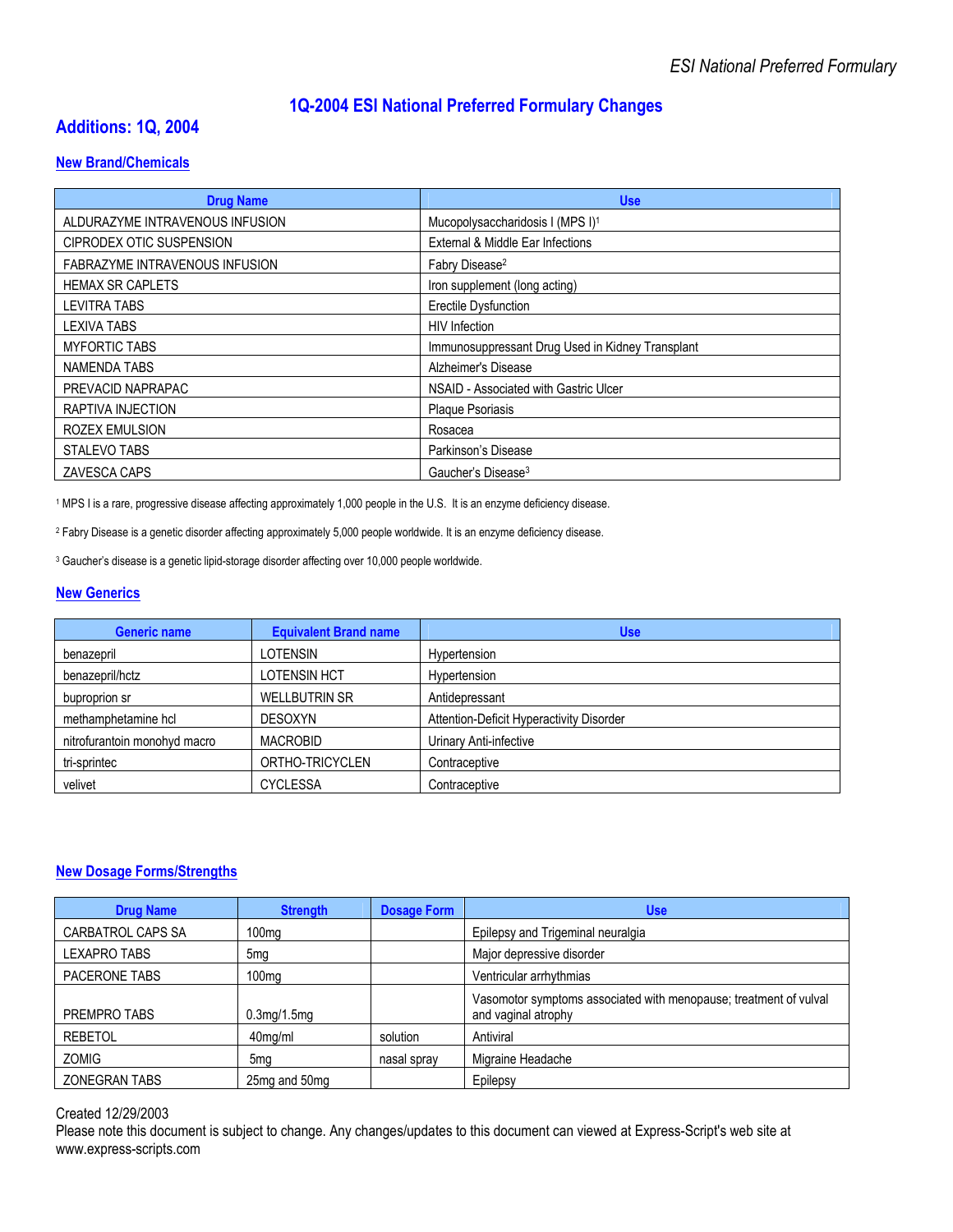| <b>Drug Name</b> | Strenath  | <b>Dosage Form</b> | Use                                                                                   |
|------------------|-----------|--------------------|---------------------------------------------------------------------------------------|
| SALAGEN TABS     | 7.5ma     |                    | Dry mouth from salivary gland hypofunction related to cancer or<br>Sjogren's syndrome |
| <b>FOSAMAX</b>   | 70mg/75ml | solution           | Osteoporosis                                                                          |

## **New Formulary Additions:**

| <b>Drug Name</b> | Use                                           |
|------------------|-----------------------------------------------|
| <b>ACTIQ</b>     | Cancer Pain                                   |
| ALDARA           | Genital and perianal warts, actinic keratosis |
| AMOXIL           | Penicillins - antibiotic                      |
| CORTEF 10MG TABS | Glucocorticoid Drug                           |

# **Deletions: 1Q, 2004**

There were no deletions in the first quarter on this formulary.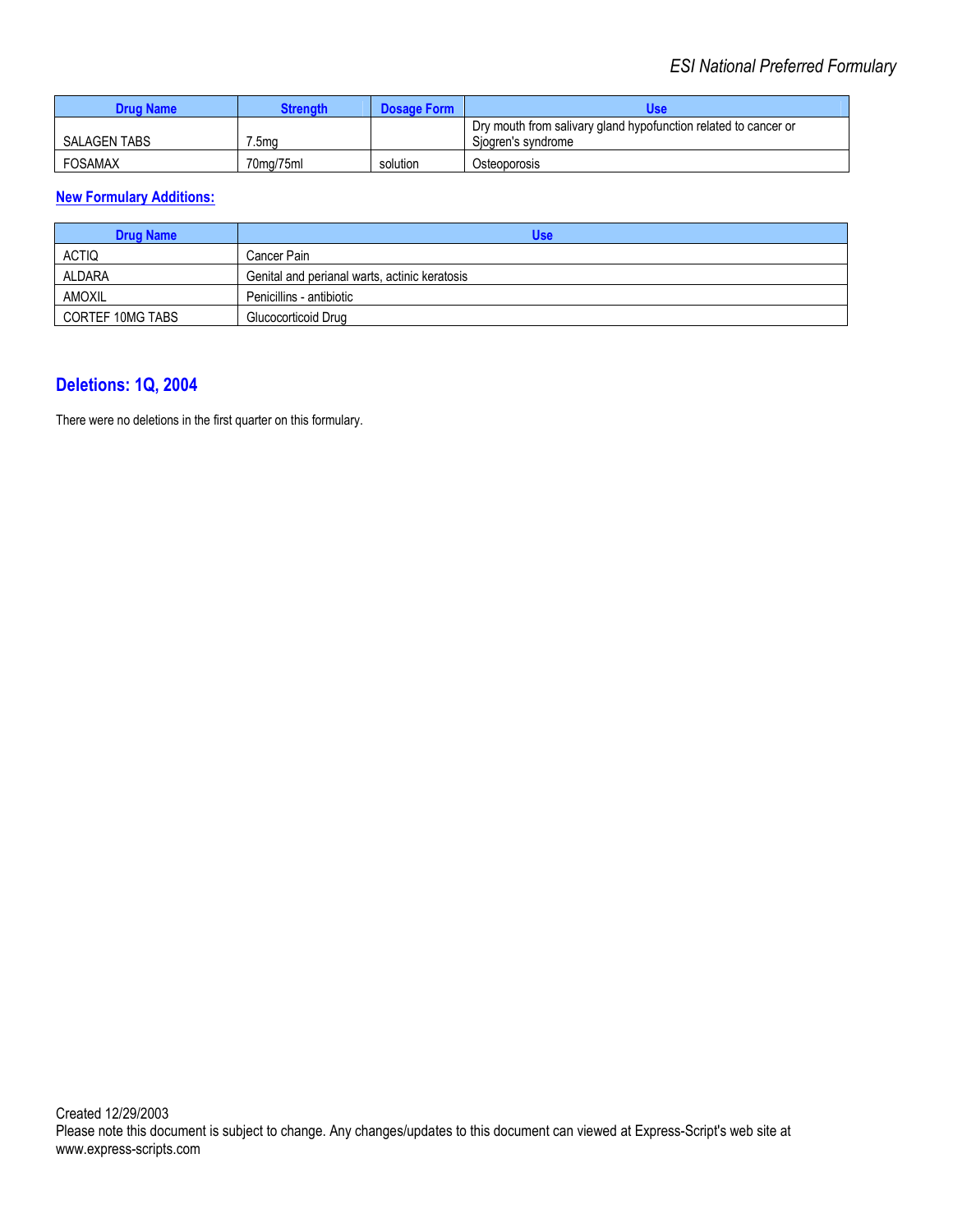# **2Q-2004 ESI National Preferred Formulary Changes**

# **Additions: 2Q, 2004**

#### **New Brand/Chemicals**

| <b>Drug Name</b>                       | Use                                                                            |
|----------------------------------------|--------------------------------------------------------------------------------|
| <b>CLIMARA PRO PATCH</b>               | Treatment of menopausal symptoms.                                              |
| RHOPHYLAC 300MCG/2ML<br><b>SYRINGE</b> | Pregnancy and Obstetrical Conditions <sup>1</sup> .                            |
| <b>SENSIPAR TABLET</b>                 | Parathyroid carcinoma, Secondary hyperparathyroidism (HPT).                    |
| SPIRIVA 18MCG<br>CP-HANDIHALER         | Bronchospasm associated with COPD, including chronic bronchitis and emphysema. |
| VIDAZA 100MG VIAL                      | Myelodysplastic syndrome (MDS) <sup>2</sup>                                    |

1Routine antepartum and postpartum prevention of Rho(D) immunization in Rho(D)-negative women, for Rhesus prophylaxis in case of obstetric complications, for Rhesus prophylaxis in case of invasive procedures during pregnancy, and for the suppression of Rhesus immunization in Rho(D)-negative individuals transfused with Rho(D) positive red blood cells (RBCs) or blood components containing Rho(D)-positive RBCs

<sup>2</sup> For the treatment of patients with the following MDS subtypes: Refractory anemia or refractory anemia with ringed sideroblasts (if accompanied by neutropenia or thrombocytopenia or requiring transfusions), refractory anemia with excess blasts, refractory anemia with excess blasts in transformation, and chronic myelomonocytic leukemia.

#### **New Generics**

| Generic name                               | <b>Equivalent Brand name</b>    | <b>Use</b>                                                                                                                                                            |
|--------------------------------------------|---------------------------------|-----------------------------------------------------------------------------------------------------------------------------------------------------------------------|
| buproban, bupropion hcl sr tablet          | ZYBAN TABLET SA (150mg)         | Smoking cessation.                                                                                                                                                    |
| calcitriol 1mcg/ml ampule                  | CALCIJEX 1MCG/ML AMPULE         | Hyperparathyroidism and Hypocalcemia.                                                                                                                                 |
| cefpodoxime tablet                         | <b>VANTIN TABLET</b>            | Respiratory tract infections, Genitourinary infections and Skin<br>infections.                                                                                        |
| ciprofloxacin tablet                       | <b>CIPRO TABLET</b>             | Urinary Tract Infections, Skin infections, Lower respiratory tract<br>infections.                                                                                     |
| ciprofloxacin 0.3% eye drop                | CILOXAN 0.3% EYE DROPS          | Conjunctivitis, Corneal ulcers.                                                                                                                                       |
| dygase capsule                             | <b>KUTRASE CAPSULE</b>          | Enzyme replacement therapy in patients with deficient exocrine<br>pancreatic secretions, such as in cystic fibrosis, chronic<br>pancreatitis, postpancreatectomy etc. |
| fluticasone prop 0.005% ointment,<br>cream | CUTIVATE 0.005% OINTMENT, CREAM | Corticosteroid-responsive dermatoses.                                                                                                                                 |
| glycolax powder                            | <b>MIRALAX POWDER</b>           | Occasional constipation.                                                                                                                                              |
| ifosfamide 1gm vial                        | <b>IFEX 1GM VIAL</b>            | Germ cell testicular cancer.                                                                                                                                          |
| metronidazole 0.75% cream                  | METROCREAM 0.75% CREAM          | Rosacea.                                                                                                                                                              |
| ofloxacin 0.3% eye drops                   | OCUFLOX 0.3% EYE DROPS          | Conjunctivitis, Corneal ulcers.                                                                                                                                       |
| oxycodone hcl er 80mg tablet               | OXYCONTIN 80MG TABLET SA        | Moderate-to-severe pain for continuous analgesia.                                                                                                                     |
| pergolide mesylate tablet                  | PERMAX TABLET                   | Parkinson's disease.                                                                                                                                                  |
| quinaretic tablet                          | <b>ACCURETIC TABLET</b>         | Hypertension.                                                                                                                                                         |
| ribasphere, ribavirin capsule              | REBETOL CAPSULE                 | Chronic hepatitis C.                                                                                                                                                  |
| terconazole 0.8% cream                     | TERAZOL 3 CREAM                 | Yeast infections (vulvovaginal candidiasis).                                                                                                                          |
| theophylline er tablet                     | UNIPHYL TABLET SA               | Chronic asthma and other chronic lung diseases such as<br>emphysema and chronic bronchitis.                                                                           |
| vinate ii tablet                           | <b>DUET TABLET</b>              | Prenatal Vitamin supplementation.                                                                                                                                     |